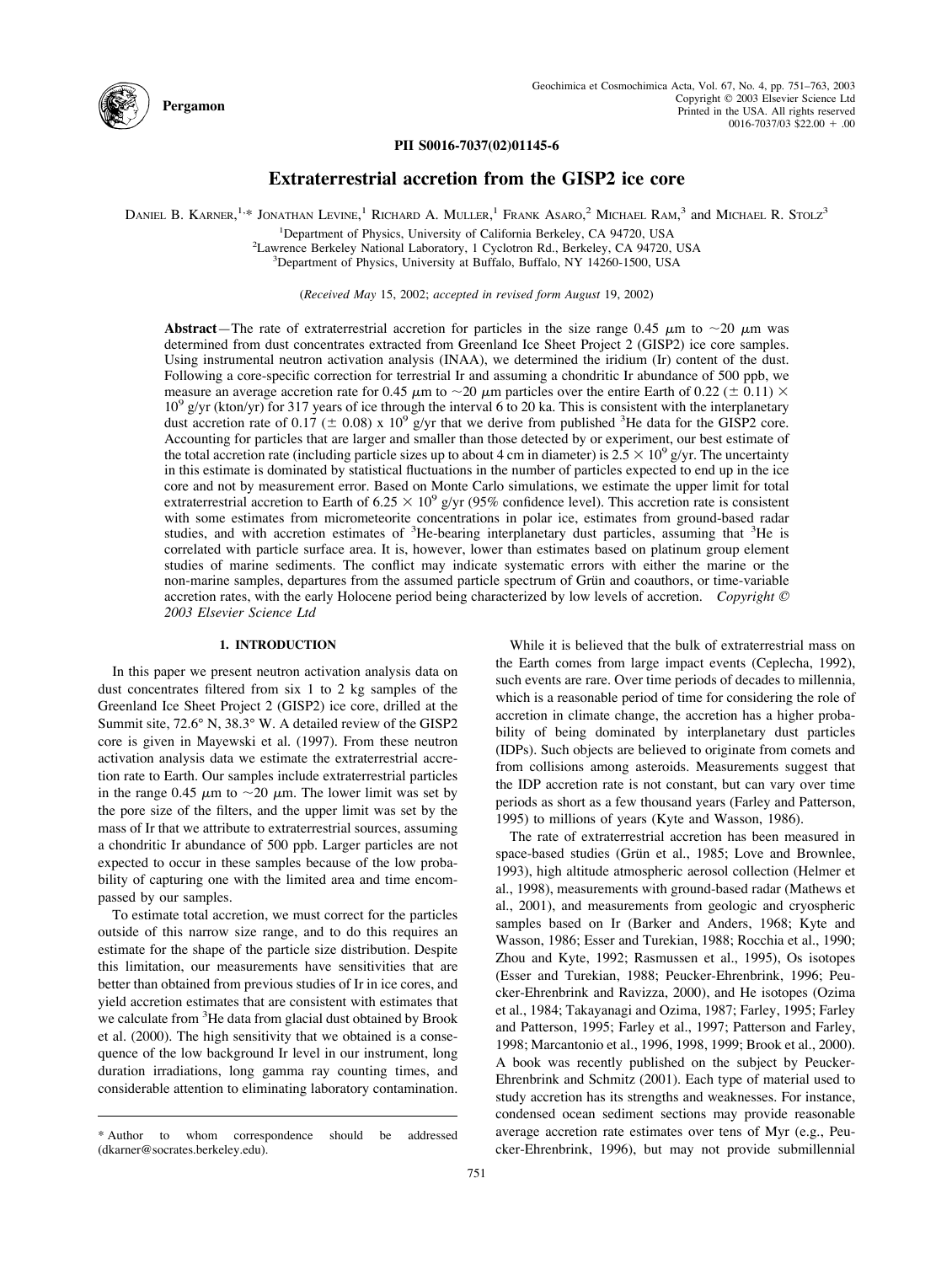Table 1. Accretion rate estimates for Earth.

<span id="page-1-0"></span>

|                                                     |                                    |                                      |                                   | Measured Flux <sup>a</sup> Estimate of true flux <sup>b</sup> |                                          |  |  |
|-----------------------------------------------------|------------------------------------|--------------------------------------|-----------------------------------|---------------------------------------------------------------|------------------------------------------|--|--|
| Measurement                                         | Time interval                      | Particle size range                  | $(\times 10^9 \text{ g yr}^{-1})$ | $(\times 10^9 \text{ g yr}^{-1})$                             | Reference                                |  |  |
|                                                     |                                    |                                      |                                   |                                                               |                                          |  |  |
| Polar ice samples<br>Ir in Greenland dust           | 6021-11,458 YBP >0.45 $\mu$ m dust |                                      | $0.22 \pm 0.11$                   | $0.17$ to 6.25<br>(95% CL)                                    | This paper                               |  |  |
| Ir in Antarctic dust                                | 1904-1912 AD                       | $>0.45 \mu$ m dust                   | 400                               | ▃                                                             | Ganapathy (1983)                         |  |  |
| Ir in Greenland dust                                | $14 - 20$ ka                       | $>0.45 \mu m$ dust                   | 5,000 to 30,000                   |                                                               | LaViolette (1985)                        |  |  |
| Ir in Antarctic dust                                | 1900-1930 AD                       | $>0.45 \mu m$ dust                   | 10                                | $\overline{\phantom{0}}$                                      | Rocchia et al. (1990)                    |  |  |
| Ir in Greenland dust                                | 1905-1914 AD                       | $>0.45 \mu m$ dust                   | 14 <sup>c</sup>                   | $\overline{\phantom{0}}$                                      | Rasmussen et al. (1995)                  |  |  |
| Greenland ice cosmic<br>spherules                   | $0-2$ ka                           | $>50 \mu m$ dust                     | $\overline{4}$                    | $\overline{\phantom{0}}$                                      | Maurette et al. (1987)                   |  |  |
| Antarctic ice cosmic<br>spherules                   | 1500-1000 AD                       | $>53-700 \mu m$ spherules            | $1.6 \pm 0.3$                     | $~10^{\circ}$                                                 | Taylor et al. (1998)                     |  |  |
| <sup>3</sup> He in Antarctic dust                   | 3.8, 75, 97 ka                     | $>0.2 \mu m$ , $>0.45 \mu m$<br>dust | $0.21 \pm 0.08$                   |                                                               | Brook et al. $(2000)$                    |  |  |
| <sup>3</sup> He in Greenland dust                   | $1560 - 1590$ AD                   | $>0.2 \mu m$ , $>0.45 \mu m$<br>dust | $0.17 \pm 0.08$                   |                                                               | Brook et al. $(2000)$                    |  |  |
| Satellite and atmospheric                           |                                    |                                      |                                   |                                                               |                                          |  |  |
| samples                                             |                                    |                                      |                                   |                                                               |                                          |  |  |
| Satellite, radio and visual<br>meteors              | present                            | $>0.20 \mu m$ particles              | 4.2 to 16.1                       | 4.2 to 16.1                                                   | <b>Hughes</b> (1978)                     |  |  |
| Satellite, zodiacal light, lunar present<br>samples |                                    | impact craters                       | 14.60                             | 14.60                                                         | Grün et al. (1985)                       |  |  |
| Atmospheric Ir at South Pole present                |                                    | aerosols                             | 6 to 11                           | 6 to 11                                                       | Tuncel and Zoller (1987)                 |  |  |
| Long Duration Exposure<br>Facility (LDEF)           | present                            | microimpact craters                  | $40 \pm 20$                       | $40 \pm 20$                                                   | Love and Brownlee (1993)                 |  |  |
| Radar micrometeors                                  | present                            | $1-200 \mu m$ micrometeors           | 1.6 to 2.3                        |                                                               | Mathews et al. (2001)                    |  |  |
| LDEF re-estimate                                    | present                            | microimpact craters                  |                                   | 1.8                                                           | Mathews et al. (2001)                    |  |  |
| <b>Oceanic sediments</b>                            |                                    |                                      |                                   |                                                               |                                          |  |  |
| Ir and Os in Pacific clay                           | $0 - 100$ ka                       | bulk sediment                        | $50 \pm 25^{\rm d}$               | $50 \pm 25$                                                   | Barker and Anders (1968)                 |  |  |
| Pacific clay magnetic<br>spherules                  | Pleistocene                        | magnetic spherules                   | 0.09                              |                                                               | Murrell, et al. (1980)                   |  |  |
| Ir in pelagic clay                                  | 33–67 Ma                           | bulk sediment                        | 78                                | 78                                                            | Kyte and Wasson (1986)                   |  |  |
| Os in Pacific clay                                  | 30–270 ka                          | bulk sediment                        | 49 to 56                          | 49 to 56                                                      | Esser and Turekian (1988)                |  |  |
| Os in Pacific clay                                  | 30–270 ka                          | bulk sediment                        | 29 to 38                          | 29 to 38                                                      | Esser and Turekian (1993)                |  |  |
| Os in Pacific sediment                              | $0-80$ Ma                          | bulk sediment                        | $37 \pm 13$                       | $37 \pm 13$                                                   | Peucker-Ehrenbrink (1996)                |  |  |
| Os in Pacific sediment                              | $0-80$ Ma                          | bulk sediment                        | $30 \pm 15$                       | $30 \pm 15$                                                   | Peucker-Ehrenbrink and<br>Ravizza (2000) |  |  |
| <sup>3</sup> He in Pacific sediments                | $0 - 40$ Ma                        | $<10 \mu m$                          | $0.4 \pm 0.2$                     | $\overline{\phantom{0}}$                                      | Takayanagi and Ozima (1987)              |  |  |
| <sup>3</sup> He in Pacific sediments                | 0-1 Ma, 1-70 Ma bulk sediment      |                                      | 0.3, 0.2                          | $\overline{\phantom{0}}$                                      | Farley (1995)                            |  |  |
| <sup>3</sup> He in Atlantic sediments               | 250-450 ka                         | bulk sediment                        | 0.29                              | $\overline{\phantom{0}}$                                      | Farley and Patterson (1995)              |  |  |
| <sup>3</sup> He in Pacific sediments                | $0 - 200$ ka                       | bulk sediment                        | $0.2 \pm 0.1$                     | $\sim$ 40 <sup>e</sup>                                        | Marcantonio et al. (1996)                |  |  |
| <sup>3</sup> He in Atlantic sediments               | $0 - 50$ ka                        | bulk sediment                        | $0.3 \pm 0.1$                     | $~10^{\circ}$                                                 | Marcantonio et al. (1998)                |  |  |
| <sup>3</sup> He in Pacific sediments                | $0 - 700$ ka                       | bulk sediment                        | 0.30                              |                                                               | Patterson and Farley (1998)              |  |  |
| <sup>3</sup> He in Indian Ocean<br>sediments        | $0 - 200$ ka                       | bulk sediment                        | $0.3 \pm 0.1$                     | $\sim$ 40 <sup>e</sup>                                        | Marcantonio et al. (1999)                |  |  |

<sup>a</sup> The actual [measurement](#page-11-0) made by each reference, scaled to an entire Earth area. It does not include corrections for potential ablative loss He data is converted to mass using <sup>3</sup>He concentrations of  $1.9 \times 10^{-5}$  cm<sup>3</sup> STP g<sup>-1</sup> of IDP (see text).

For references that model the true accretion considering ablative loss, [undersampling](#page-11-0) of large particles, or other physical parameters (see text). — [Indicates](#page-11-0) that no estimate was given.<br>
C Errors were improperly calculated in original publication; standard deviation of [measurements](#page-11-0) shows that the error in the accretion estimate should

equate to  $\pm 4 \times 10^{-9}$  g yr<sup>-1</sup> (1  $\sigma$ ). Measurement should be considered an upper limit only (see text).<br><sup>d</sup> Recalculated here with Ir presumed to be 0.5 ppm by weight.

<sup>e</sup> These authors assumed the true accretion rate is that published by Love and [Brownlee](#page-11-0) (1993) and/or [Peucker-Ehrenbrink](#page-10-0) (1995).

time scale resolution which is necessary to investigate possible links of accretion with climate change. Conversely, ice core samples can provide annual resolution, but do not extend beyond several hundred kyr. Accretion rates reported in studies are shown in Table 1. A thorough review of earlier work is in [Peucker-Ehrenbrink](#page-11-0) (1996).

As can be seen in Table 1, the results of these studies are not in obvious agreement; similar experiments yield estimates of accretion that differ by several orders of magnitude. Additionally, in many cases the measured quantity of material is interpreted to represent a minute fraction of the total accretion, and extrapolation to the whole-Earth accretion rate and/or full size spectrum of accreted particles requires a reliance on modelbased assumptions. Thus, there is some difficulty relating these accretion estimates to one another.

Farley et al. [\(1997\)](#page-10-0) and [Peucker-Ehrenbrink](#page-11-0) and Ravizza [\(2000\)](#page-11-0) present model results which suggest that much of the disagreement in estimated accretion rates from ice core, ocean core, and satellite measurement studies is due to the effective sampling area and time encompassed by each type of sample (the "area-time" product, [Farley](#page-10-0) et al., 1997). There are a discrete number of accreted particles of every size, and so the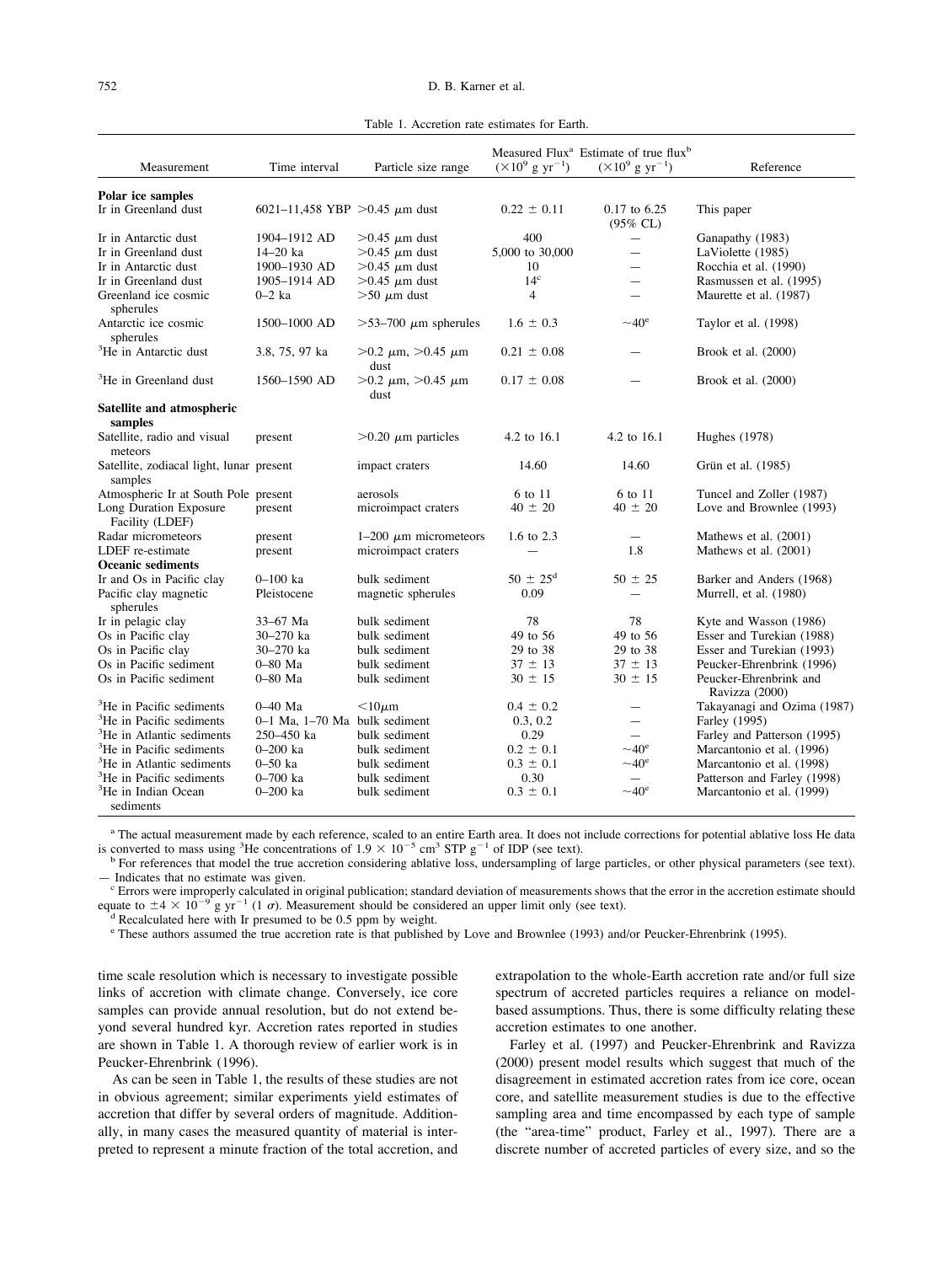sampling of shorter time segments reduces the likelihood of recording rare, large particles. Comparison of accretion data from different experiments, without consideration of the areatime product encompassed by each, could be misleading.

Farley and [Patterson](#page-10-0) (1995) and [Patterson](#page-11-0) and Farley (1998), used <sup>3</sup>He in ocean sediment samples to track interplanetary dust accretion. They found a quasi-100 kyr periodicity, with the accumulated <sup>3</sup>He varying by a factor of two. This supported a prediction of Muller and [MacDonald](#page-11-0) (1995) that the dust would match the fundamental 100 kyr cycle of the ice ages. However, [Marcantonio](#page-11-0) et al. (1996) argue that the 100 kyr variations recorded by Farley and [Patterson](#page-10-0) (1995) are effects of sediment focusing rather than a true change in accretion rate, so whether accretion does vary with a quasi-100 kyr periodicity remains disputed.

The sudden terminations of glaciation periods are not adequately explained by any of the astronomical ice age theories (Muller and [MacDonald,](#page-11-0) 2000). These terminations may simply be a nonlinear response to slow warming. A goal of the present experiment is to study the extraterrestrial dust accretion rate during the last glacial termination, and see if there is any indication that dust played a role in this event. Ice cores provide some of the most detailed records of the last termination. Measuring extraterrestrial accretion in ice represents a technical challenge, since the concentration of such dust is exceedingly small. Ir contamination is a serious problem, and ultraclean-room techniques must be used. On the plus side, background Ir from terrestrial dust is much lower in ice samples than in ocean sediment.

Ablation of large extraterrestrial dust particles ( $>50 \mu$ m) during atmospheric entry is thought to reduce a significant fraction of the mass to nanometer-scale "smoke" particles [\(Hunten](#page-10-0) et al., 1980). The reduction in mass is estimated to be 70 to 90% by Love and [Brownlee](#page-11-0) (1991), 80 to 85% by [Herzog](#page-10-0) et al. [\(1999\)](#page-10-0) and 78% by [Cziczo](#page-10-0) et al. (2001). Ablated extraterrestrial dust particles are a primary particle source for the upper atmosphere, and they provide seed nuclei for noctilucent clouds (Fiocco and Grams, 1971; Toon and [Farlow,](#page-10-0) 1981; Turco et al., 1982; [Keesee,](#page-10-0) 1989; Blix et al., 1995). These particles could also provide reactive surfaces that scavenge ozone from the stratosphere. [Muller](#page-11-0) (1994) suggested an effect of extraterrestrial dust on climate could be through the modulation of cloud cover.

### **2. MATERIAL AND METHODS**

Ice core dust samples were prepared on a class 100 clean bench located in a clean room in the Physics Department at the University at Buffalo that had been constructed specifically for the purpose of analyzing ice core samples in an ultra-clean environment. A section of the GISP2 ice core,  $3 \times 3$  cm in cross section, was used for dust concentration experiments as part of the original GISP2 work [\(Ram](#page-11-0) et al., 1995; Ram and [Koenig,](#page-11-0) 1997; Ram et al., 2000). This core section has been stored at the University at Buffalo, and segments of this ice were used for the present experiment. Time resolution of the samples is based on annual layer counting (Alley et al., 1998). While the precise age of each sample may not be known, the duration encompassed by each sample is known with high accuracy.

Each sample consists of dust filtered from two- or four-meter long sections (about one to two liters) of melted ice. Before filtration, ice core samples were cut into 10-cm long sections that were individually cleaned by rinsing all surfaces in ultrapure Milli-Q water. The ice was then melted and the dust was filtered onto 13 mm diameter,  $0.45 \mu m$ 



Fig. 1. Sample capsule. The glacial ice meltwater is filtered through a cellulose acetate filter. The filter and the dust retained on it are placed in a high purity (99.9999%) Al capsule and covered with high-purity quartz filter prior to sealing with an Al lid. A small hole is drilled through the lid to allow exhaust to escape during sample heating. This encapsulation procedure ensured that no dust escaped the capsule prior to analysis.

pore size, type HA Millipore filters, composed of mixed cellulose acetate and nitrate. The filtration apparatus was specially constructed for our experiment from Plexiglas to avoid contact of either meltwater or filter with stainless steel parts, which could introduce Ir contamination (see [Rocchia](#page-11-0) et al., 1990). Filtration was carried out in a system that was pressurized with ultra-pure argon to expedite the passage of large volumes of meltwater through the small diameter filter membrane.

The filters with dust were then prepared for instrumental neutron activation analysis (INAA) on the class 100 clean bench. INAA differs from radiochemical neutron activation analysis in that no chemistry is performed on the sample. A diagram showing the capsule and its components is in Figure 1. Neutron irradiation produces sufficient heat to combust the cellulose acetate filters. To avoid this, the samples were heated in an oven to decompose the filters. This was done in a closed capsule to avoid loss of dust with the combustion exhaust. The cellulose acetate filters with the dust were placed in high purity (99.9999%) Al capsules, covered with high purity quartz filters (Pall-Gelman Tissuquartz filters, lot no. 53693, which retain 99.9% of particles down to  $0.3 \mu m$ ) and sealed with a high purity Al lid. A small hole had been drilled through the lid to allow gasses to escape as the cellulose acetate filter decomposed. The sealed capsules were baked at approximately 170°C for 12 h to decompose the cellulose acetate filters and eliminate water from the glacial dust (low water reduces the likelihood of capsule failure during irradiation).

We additionally prepared Al capsule blanks, quartz filter blanks and procedural blanks. Procedural blanks were prepared between each ice core sample, in which Milli-Q water rather than glacial meltwater was passed through cellulose acetate filters. Following filtration of the Milli-Q water, these cellulose acetate filters were packaged and analyzed identically to the filters with glacial dust.

Despite this effort, we were still concerned that some Ir might have been lost with the exhaust gas during the heating and decomposition of the filters. However, our measurements showed that little glacial dust transferred to the quartz filter, and the dust that did transfer was not enriched in Ir when compared with the dust that remained on the cellulose acetate filter. This indicates that no preferential loss of extraterrestrial material occurred during the decomposition process. Future experiments could be improved by the omission of the quartz filter, as the measurement uncertainties introduced by the presence of the quartz filter are potentially larger than the loss of Ir during sample heating. A slow burn of the cellulose acetate filter can be accomplished within a sealed Al capsule. This improvement in sample preparation will reduce the time required for gamma ray counting; it will eliminate the introduction of uncertainty due to heterogeneous Ir concentrations in the quartz filters, and from the potential loss of dust during sample handling.

After heating, the sample capsules were then stacked vertically inside quartz tubes with geometrically arranged standards, including the DINO-1 Stevns Klint Cretaceous-Tertiary boundary clay [\(Alvarez](#page-10-0) et al., [1982\)](#page-10-0), and standard pottery [\(Perlman](#page-11-0) and Asaro, 1969, 1971). Standard Pottery was used to calibrate the abundances of most elements, and the DINO-1 standard, whose Ir concentration is known to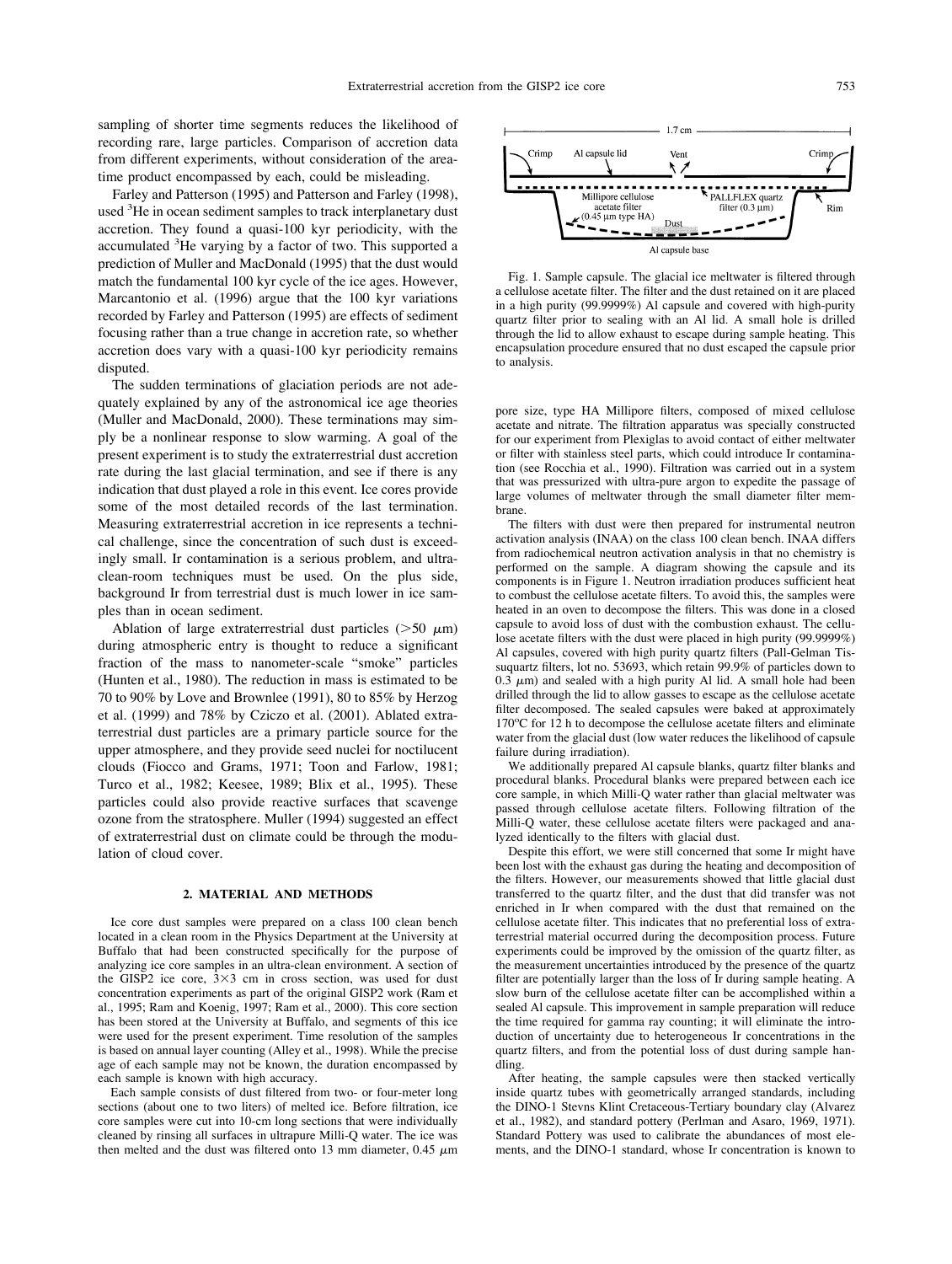$\pm 2.0\%$  [\(Alvarez](#page-10-0) et al., 1982) was used to calibrate the Ir measurements. Capsules containing the standard pottery and DINO-1 standards were place at the top and bottom of the quartz tube. This arrangement permitted the interpolated calibration for each sample position. The quartz tubes were sealed under vacuum before irradiation. They were then exposed to a neutron flux of  $8 \times 10^{13}$  n/cm<sup>2</sup>sec at the University of Missouri reactor for periods of 4 or 16 d (irradiations M29 and M30, respectively). After irradiation, the samples were brought to the Lawrence Berkeley National Laboratory. The quartz tubes were opened and the Al capsules were removed. All exterior surfaces of the Al capsules were cleaned with ethyl alcohol and cotton applicators to remove loosely bound radioactive particles. Analysis of one of these cotton applicators indicated that the radioactivity removed was from trace impurities in the capsule Al.

The samples were then analyzed in the Luis W. Alvarez Iridium Coincidence Spectrometer (LWAICS). The LWAICS enabled instrumental measurements of Ir abundances below 25 ppt to be made 500 times faster than was previously possible with single detectors at the Lawrence Berkeley National Laboratory. Its operation has been briefly described (Asaro et al., 1987, 1988; [Alvarez](#page-10-0) et al., 1988) and in more detail in [Michel](#page-11-0) et al. (1990). The LWAICS consists of a pair of 5 cm diameter by 5 cm length intrinsic Ge detectors, each of which measures the gamma ray spectra from the samples. The LWAICS uses two Princeton amplifiers and dual 500 KHz ADAM 826 to 1 analog to digital converters. Nearly all components of the LWAICS have been modified in some fashion at LBNL.

The isotope <sup>192</sup>Ir has two near-coincident gamma rays with energies of 468.07 keV and 316.51 keV. By requiring the near-coincident detection of these gamma rays (one in each detector, with a coincidence window of 100 ns), the background is significantly reduced. Spurious counts of Ir are common and must be monitored during the measurements. For example, an irradiated nominal sample with 40000 gamma ray counts-per-second in each of the two detectors (the most efficient rate for coincidence measurements) gives 70 counts per hour of spurious Ir coincidences, due in large part to Compton interactions of high energy coincident gamma rays of both <sup>46</sup>Sc and <sup>60</sup>Co. Fortunately, such Compton interactions produce lower energy scattered radiation, which can be shielded from the detectors. For this purpose two 12 to 15 inch thick scintillator-doped mineral oil anti-Compton shields that nearly surround the Ge detectors can detect and veto approximately 90% of the scattered radiations associated with the spurious Ir coincidences. A background of remaining spurious coincidences is estimated by coincidences between the 316.5 keV region in one Ge detector and a 503 KeV region in the other detector.

Fast coincidences were measured with all fast output from the two Ge detectors and slow coincidences were measured with windows for the gamma ray peaks and background regions of interest. When useful (like for Ir), coincidence measurements were also taken between the fast and slow outputs and usually anti-coincidences were taken between the combined output of the two shields and the singles or coincidences from the Ge detectors. At a count rate of 8400 counts per second, the half width of the <sup>60</sup>Co 1332 keV peak was 2.1 keV for single gamma ray detections, which were made using the "B" detector. The corresponding half width of the "A" detector (which is also used for coincidence measurements) was 2.9 keV for the <sup>60</sup>Co 1332 keV peak. The typical count rate for the cellulose acetate filter plus dust fractions of the GISP2 samples was  $\sim$ 1650 counts sec<sup>-1</sup>, and yielded slightly better resolution than was obtained at 8400 counts  $sec^{-}$ . The sample with the presumed large terrestrial dust component (M30-25), however, had 33500 counts per second when it was last measured  $~16$  weeks after the end of the irradiation, and so had slightly worse resolution.

The detector efficiency was determined from the ratio of pulser counts that passed through the detector in the assigned energy window to the pulser input counts. The single gamma ray detection efficiency for the cellulose acetate filter plus glacial dust samples was typically  $\sim$ 98% and the coincidence efficiency was  $\sim$ 97%.

The instrument used measures 18 elements in addition to Ir, and for the six best-measured elements has a reproducibility of 0.3% [\(Asaro](#page-10-0) et al., [2002\)](#page-10-0). Some elements are poorly measured and those data are not presented here. The measurement precision for Fe, determined by comparison with five standards of the National Institute of Standards and Technology (NIST), was previously measured at 0.3 to 0.5%. The Fe abundances determined versus Standard Pottery were uniformly 3%

higher than those determined versus the NIST standards. The elements measured in addition to Ir enabled us to track each component of the capsule (Al, quartz filter, cellulose acetate filter, and glacial dust), and to isolate the GISP2 dust component.

The gamma ray counting experiment began approximately one month after the irradiation, and continued for several months thereafter. The gamma ray counting time averaged  $\sim$ 93 h per sample. Samples were first analyzed for several hours each by counting while they were within the irradiated Al capsules. This step ensured that all contents of the capsules were accounted for at the start of gamma ray counting. These short analyses indicated that most of the radioactivity was from the irradiated Al capsules rather than from the capsule contents. Since the rate of spurious counts of 192Ir is roughly proportional to the total count rate of <sup>46</sup>Sc in the sample, the contents of the Al capsules were separated to reduce the spurious counts due to the capsule Al (which contained 46Sc as an impurity). The capsules were opened and the glacial dust with cellulose acetate filter residues were transferred into unirradiated Al capsules for long duration (several days) gamma ray counting. Transfer yields of the glacial dust with cellulose acetate filter residues (measured by tracking Cs) were typically better than 90%. For each sample, the irradiated Al and quartz filter were also analyzed separately to track the glacial dust and also to quantify the Ir that was associated with these other components. The preliminary measurement in conjunction with measurements on each of the separated capsule components enabled us to determine the amount of Al, quartz filter, cellulose acetate filter and ice core dust that was in each. Procedural blanks were also divided into Al, quartz filter and cellulose acetate filter components, and each of these components was analyzed to quantify, and subtract, their individual contributions of Ir and other elements from the GISP2 dust samples.

Although the measurements on the cellulose acetate filter with dust and quartz filter components ran for many thousands of minutes, much shorter times sufficed for the other separated components. The need to evaluate the trace element content in each of the separated capsule components increased the uncertainty in the Ir contents of the glacial dust, so that the final uncertainty was  $\sim$  2 to 4 femtograms of Ir for each dust sample. The abundance of Ir in the quartz filters was assumed to be constant per unit weight of filter. The cellulose acetate filter, which could have contained residual water when weighed, was assumed to have a constant mass of Ir per filter. Because they were easily separated from the other components, the quartz filters contributed very little to the Ir detected in the ice core fractions. In contrast, the cellulose acetate filter residue was mixed with the glacial dust, and contributed  $\sim$ 25% of the Ir mass. The average terrestrial Ir contribution deduced for the four ice core samples in the last irradiation (excluding the high Fe sample used for estimating the terrestrial background) was slightly lower than half of the total Ir measured in the GISP2 dust.

#### **3. RESULTS**

[Table](#page-4-0) 2 shows the abundances of Ir plus 12 other elements measured by the INAA experiment for the six dust samples. [Table](#page-4-0) 3 shows the Ir content of the dust deduced from INAA analysis and the deduced extraterrestrial accretion rates. Data for the Al, quartz filters, cellulose acetate filters, and background for the LWAICS are reported in the Appendix. Analysis of the Al, quartz and cellulose acetate filter components showed that certain elements track (primarily) one component of the sample package, whereas only a few percent occur in the other components. In particular, Sc occurs as a trace element in the Al capsule, Hf occurs in the quartz filter, Ta occurs with the cellulose acetate filter, and Cs occurs with the glacial dust. We used the abundances of these elements in the individual components relative to the original measurements made in the irradiated Al capsules to model each component during the dividing procedure, and to quantify losses during sample handling.

After subtracting the non-dust components, we distinguish the terrestrial dust from the extraterrestrial dust in our samples.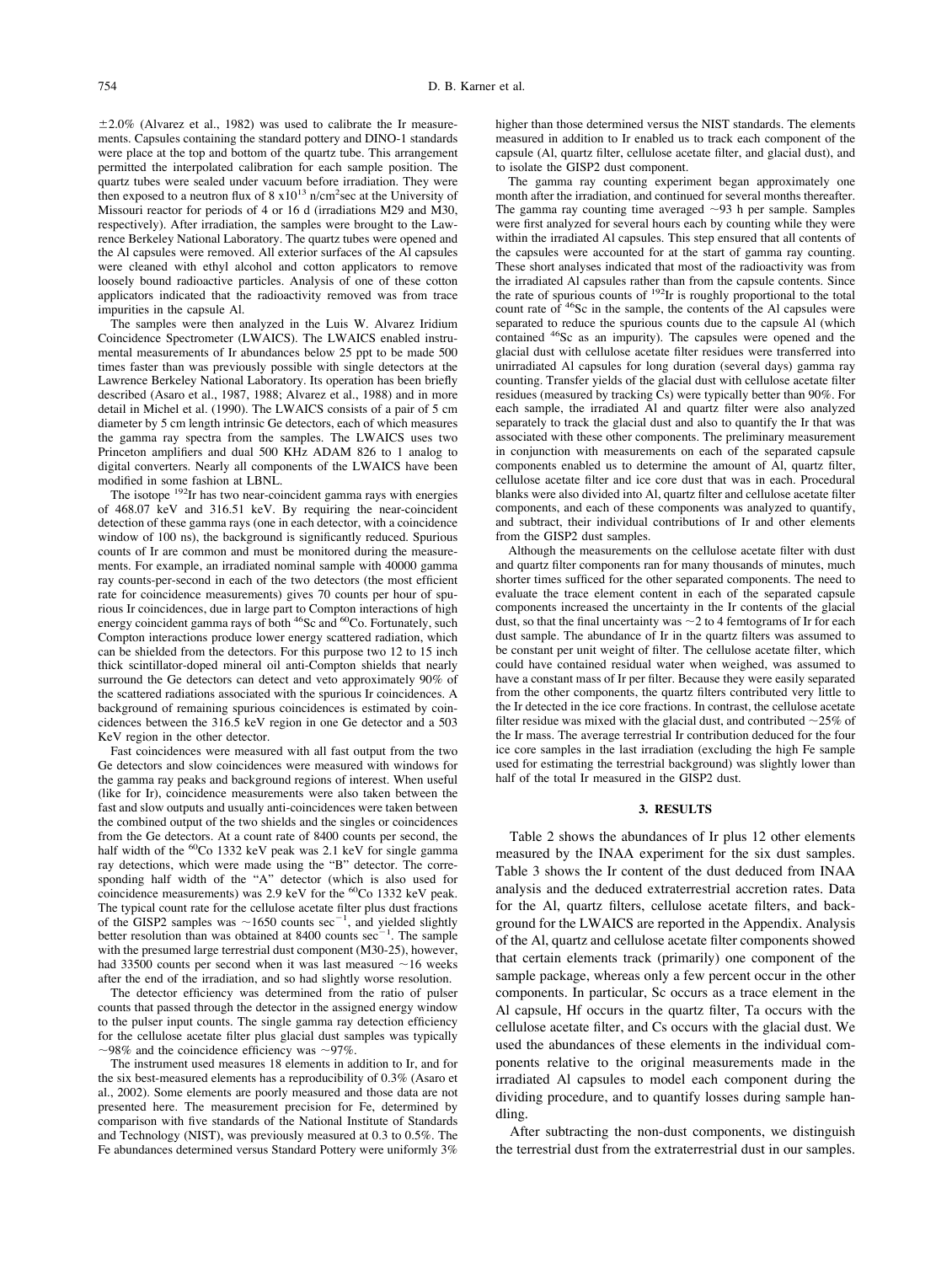| Table 2. Instrumental neutron activation analysis data. <sup>a</sup> |  |  |
|----------------------------------------------------------------------|--|--|
|                                                                      |  |  |

<span id="page-4-0"></span>

| Sample<br>Number                                                        | Depth<br>(m)                                                               | Core length<br>(cm)                                                                                                 | Age<br>(Years B.P.)                                                                                             | Dust Weight<br>$(\times 10^{-3} \text{ g})^{\text{b}}$ | Ir<br>(Coincidence)<br>$(\times 10^{-15} g)$                                                           | Ta<br>$(68 \text{ keV})$<br>$(\times 10^{-9} g)$                                                         | Co<br>$(1332 \text{ keV})$<br>$(\times 10^{-9} \text{ g})$                                      | Fe<br>$(1099 \text{ keV})$<br>$(\times 10^{-6} \text{ g})$                                                                                                                         | Sc<br>$(889 \text{ keV})$<br>$(\times 10^{-9} \text{ g})$                                  | Sb<br>$(1691 \text{ keV})$<br>$(\times 10^{-9} \text{ g})$                                  |
|-------------------------------------------------------------------------|----------------------------------------------------------------------------|---------------------------------------------------------------------------------------------------------------------|-----------------------------------------------------------------------------------------------------------------|--------------------------------------------------------|--------------------------------------------------------------------------------------------------------|----------------------------------------------------------------------------------------------------------|-------------------------------------------------------------------------------------------------|------------------------------------------------------------------------------------------------------------------------------------------------------------------------------------|--------------------------------------------------------------------------------------------|---------------------------------------------------------------------------------------------|
| M <sub>30</sub> -19<br>$M30-21$<br>M30-23<br>M30-27<br>M29-09<br>M30-25 | 1131-1135<br>1360–1364<br>1561–1565<br>1663–1667<br>1364-1368<br>1934–1936 | 400<br>400<br>400<br>400<br>400<br><b>200</b>                                                                       | 6021-6052<br>7922-7959<br>9957-10003<br>11389-11458<br>7959-7993<br>20583-20683                                 | 0.171<br>0.053<br>0.078<br>0.080<br>0.046<br>2.446     | $15.9 \pm 3.9$<br>$8.9 \pm 2.2$<br>$4.2 \pm 2.8$<br>$8.2 \pm 2.4$<br>$6.0 \pm 3.6$<br>$146.2 \pm 14.2$ | $1.91 \pm 0.36$<br>$0.56 \pm 0.32$<br>$1.46 \pm 0.42$<br>$1.63 \pm 0.21$<br>$0.79 \pm 0.30$              | $26.1 \pm 3.3$<br>$4.5 \pm 3.2$<br>$9.3 \pm 2.7$<br>$9.1 \pm 2.4$<br>$5.8 \pm 3.1$              | $8.55 \pm 0.28$<br>$2.64 \pm 0.16$<br>$3.88 \pm 0.43$<br>$4.00 \pm 0.22$<br>$2.31 \pm 0.16$<br>$27.40 \pm 0.80$ 444.0 $\pm$ 8.0 122.30 $\pm$ 0.80 466.0 $\pm$ 7.0 37.40 $\pm$ 0.80 | $32.5 \pm 1.1$<br>$10.1 \pm 0.6$<br>$15.4 \pm 1.2$<br>$14.5 \pm 0.6$<br>$7.9 \pm 0.6$      | $4.15 \pm 0.52$<br>$2.09 \pm 0.28$<br>$3.13 \pm 0.34$<br>$2.68 \pm 0.24$<br>$1.40 \pm 0.29$ |
| Sample<br>Number                                                        |                                                                            | Cs<br>(796keV)<br>$(\times 10^{-9} \text{ g})$                                                                      | Eu<br>(Coincidence)<br>$(\times 10^{-9} \text{ g})$                                                             |                                                        | Hf<br>(Coincidence)<br>$(\times 10^{-9} \text{ g})$                                                    | Th<br>$(312 \text{ keV})$<br>$(\times 10^{-9} \text{ g})$                                                | Cr<br>$(320 \text{ keV})$<br>$(\times 10^{-9} \text{ g})$                                       | Ni                                                                                                                                                                                 | $(811 \text{ keV})$<br>$(\times 10^{-9} \text{ g})$                                        | Rb<br>(1077keV)<br>$(\times 10^{-9} \text{ g})$                                             |
| M30-19<br>M30-21<br>M30-23<br>$M30-27$<br>M29-09<br>M30-25              |                                                                            | $19.50 \pm 0.60$<br>$8.39 \pm 0.37$<br>$12.30 \pm 0.80$<br>$10.80 \pm 0.40$<br>$8.60 \pm 0.50$<br>$230.80 \pm 1.80$ | $2.22 \pm 0.24$<br>$0.79 \pm 0.12$<br>$1.31 \pm 0.13$<br>$1.16 \pm 0.10$<br>$0.66 \pm 0.15$<br>$36.56 \pm 0.26$ |                                                        | $7.7 \pm 3.1$<br>$2.3 \pm 1.6$<br>$4.4 \pm 0.7$<br>$2.6 \pm 0.9$<br>$1.2 \pm 1.0$<br>$111.7 \pm 0.8$   | $28.1 \pm 2.8$<br>$11.4 \pm 1.5$<br>$16.8 \pm 1.4$<br>$11.9 \pm 1.0$<br>$9.4 \pm 1.1$<br>$374.0 \pm 1.0$ | $446 \pm 110$<br>$191 \pm 58$<br>$139 \pm 90$<br>$169 \pm 81$<br>$174 \pm 87$<br>$2844 \pm 127$ |                                                                                                                                                                                    | $149 \pm 26$<br>$78 \pm 22$<br>$65 \pm 36$<br>$91 \pm 15$<br>$38 \pm 23$<br>$1630 \pm 133$ | $207 \pm 10$<br>$76 \pm 5$<br>$128 \pm 12$<br>$108 \pm 7$<br>$76 \pm 6$<br>$2950 \pm 45$    |

<sup>a</sup> Elemental abundances corrected to 100% yield, after corrections for instrumental background, quartz and cellulose acetate filters, and A1 capsule. b Dust weights estimated from Fe by assuming dust is 5% Fe by weight.

To set an upper limit for extraterrestrial dust content, we could assume that all the Ir is extraterrestrial. By doing so we calculate accretion rates that vary from 0.2 to 3.0  $\times$  10<sup>9</sup> g/yr for our samples. However, we believe that a significant terrestrial Ir correction must be applied to these data. The terrestrial correction is commonly made using the average crustal Ir/Fe ratio measured by Fenner and [Presley](#page-10-0) (1984), who analyzed Mississippi Delta sediment by INAA and their data correspond to an Ir/Fe ratio of  $1.4 \times 10^{-9}$ . Had we used this ratio, there would have been insufficient Ir to account for the terrestrial component, and no Ir attributable to extraterrestrial sources in our samples. Therefore we conclude that the Mississippi Delta sediment estimate is not appropriate for the GISP2 terrestrial dust source.

An alternative correction for terrestrial Ir could be made using the Ir content of loess, which is a primary eolian dust component during glacial periods. Loess that had been collected at many different locations around the world was determined recently by [Peucker-Ehrenbrink](#page-11-0) and Jahn (2001) to have an average Ir/Fe ratio of  $6.3 \times 10^{-9}$ , approximately half that of Mississippi Delta sediment. However, had we used this loess Ir/Fe ratio, we would have derived an extraterrestrial Ir signal from the GISP2 dust samples that was positively correlated with total dust content. Rather than interpreting the data to show a correlation with total dust and total accretion, we prefer the simpler explanation that such a correlation is caused by the underestimation of the terrestrial Ir/Fe ratio.

To estimate an Ir/Fe ratio that is perhaps more appropriate for the GISP2 terrestrial dust, we plot Ir versus Fe [\(Fig.](#page-5-0) 2), and fit a line to these data by  $\chi^2$  minimization. By doing so we make the assumption that all six samples can be represented by a single accretion rate and a single terrestrial Ir/Fe ratio. We interpret the slope of this line (Ir/Fe=1.10 ( $\pm$  0.18) x 10<sup>-9</sup>) to be the Ir/Fe ratio of the terrestrial dust. The fact that this slope is between those for Mississippi Delta sediment and loess suggests that the correction factor we derive is reasonable, and may reflect the mixing of loess and some other terrestrial dust source (a 3:1 mixture of loess and Mississippi Delta sediment could account for the Ir/Fe ratio we derive). We interpret the positive Ir intercept of 2.2 ( $\pm$  1.1) x 10<sup>-17</sup> g/cm<sup>2</sup> yr in Figure

Table 3. Estimated chondritic-equivalent accretion rate of  $0.45-20 \mu m$  dust from the GISP2 core.

|        |                               | Core           | Age (years         |                     | Ice         | Sample       | 1r                                                    |       | Fe                                      |      | Terrestrial                |      | Cosmic                      |       | Accretion                                 |      |
|--------|-------------------------------|----------------|--------------------|---------------------|-------------|--------------|-------------------------------------------------------|-------|-----------------------------------------|------|----------------------------|------|-----------------------------|-------|-------------------------------------------|------|
| Sample | Depth<br>(m)                  | length<br>(cm) | before<br>present) | Duration<br>(years) | mass<br>(g) | area         | content<br>$\rm (cm^2)^a$ $(\times 10^{-15}$ g) $\pm$ |       | content<br>$(\times 10^{-6} \text{ g})$ |      | -lr<br>$\pm (10^{-15}g)^b$ | 土    | Ir<br>$(\times 10^{-15} g)$ | $\pm$ | rate<br>$(\times 10^9 \text{g/yr})^c \pm$ |      |
|        | M <sub>30</sub> -27 1131-1135 | 400            | 6021-6052          | 31                  |             | 1402.5 3.853 | 8.2                                                   | 2.4   | 4.00                                    | 0.22 | 4.4                        | 0.8  | 3.8                         | 2.5   | 0.32                                      | 0.21 |
|        | M <sub>30</sub> -23 1360-1364 | 400            | 7922-7959          | 37                  |             | 1711.4 4.702 | 4.2                                                   | 2.8   | 3.88                                    | 0.43 | 4.3                        | 0.8  | $-0.1$                      | 2.9   | 0.00                                      | 0.17 |
|        | M <sub>30</sub> -21 1561-1565 | 400            | 9957-10003         | 46                  |             | 1647.3 4.526 | 8.9                                                   | 22    | 2.64                                    | 0.16 | 2.9                        | 0.5  | 6.0                         | 2.3   | 0.29                                      | 0.11 |
|        | M <sub>30</sub> -19 1663-1667 | 400            | 11389–11458        | 69                  |             | 1579.1 4.338 | 15.9                                                  | 3.9   | 8.55                                    | 0.24 | 9.4                        | 1.6  | 6.5                         | 4.2   | 0.22                                      | 0.14 |
|        | M29-09 1364-1368              | 400            | 7959-7993          | 34                  |             | 1720.0 4.725 | 6.0                                                   | 3.6   | 2.45                                    | 0.14 | 2.7                        | 0.5  | 3.3                         | 3.6   | 0.21                                      | 0.23 |
|        | M <sub>30</sub> -25 1934-1936 | 200            | 20583-20683        | 100                 |             | 899.7 4.943  | 146.2                                                 | 14.2. | 122.30                                  | 0.80 | 137.0                      | 22.4 | 9.2                         | 26.6  | 0.19                                      | 0.55 |
|        |                               |                |                    |                     |             |              |                                                       |       |                                         |      |                            |      | Best Value <sup>d</sup>     | 0.22  | 0.11                                      |      |

 $a$  Assumes an ice density of 0.91 g/cm<sup>3</sup>.

<sup>b</sup> Terrestrial Ir correction is Fe  $\times$  1.10 ( $\pm$  0.18)  $\times$  10<sup>-9</sup>.

<sup>b</sup> Terrestrial Ir correction is Fe  $\times$  1.10 ( $\pm$  0.18)  $\times$  10<sup>-9</sup>.<br><sup>c</sup> Assumes Ir = 0.5 ppm, area Earth = 5.1  $\times$  10<sup>18</sup>cm<sup>2</sup>.

<sup>c</sup> Assumes Ir = 0.5 ppm, area Earth = 5.1 × 10<sup>18</sup>cm<sup>2</sup>.<br><sup>d</sup> Based on  $\chi^2$  minimization, error is 1 $\sigma$ .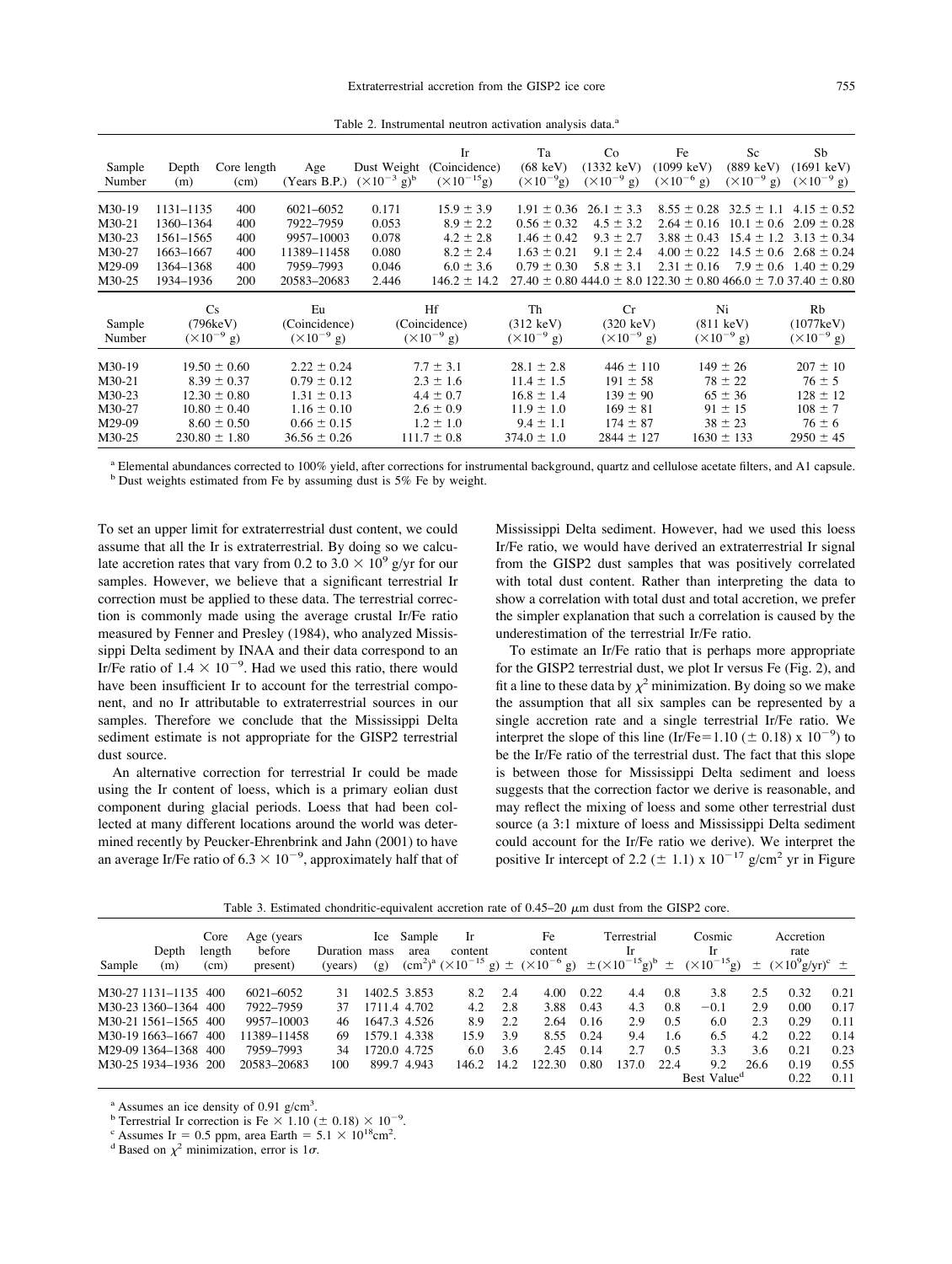<span id="page-5-0"></span>

Fig. 2. Plot of Fe versus Ir in the glacial dust for the six ice samples. The regression line is based on the  $\chi^2$  minimization of the six Ir values. The straight-line fit of the data suggests a constant Ir/Fe ratio in the terrestrial dust component, and the positive Ir intercept is taken to be the level of extraterrestrial Ir. The extraterrestrial component yields a chondritic accretion rate for particles in the size range  $0.45$  to  $\sim$  20  $\mu$ m of 0.22 ( $\pm$ 0.11) $\times$ 10<sup>9</sup> g/yr. The slope of the line indicates an Ir/Fe ratio of  $1.1 \times 10^{-9}$ , significantly lower than the value  $1.4 \times 10^{-9}$  calculated for Mississippi Delta sediment (Fenner and [Presley,](#page-10-0) 1984), a commonly used estimate for terrestrial Ir.

2 to be the average extraterrestrial Ir accretion rate. This positive Ir intercept occurs when the Ir abundance is plotted against the Sc, Cs, Co, and Th abundances as well, showing that the presence of extraterrestrial Ir is not an artifact of the choice of Fe as our comparison element. From the Ir intercept, and assuming uniform deposition of extraterrestrial material over the Earth, we obtain an average global accretion rate for 0.45  $\mu$ m to  $\sim$ 20  $\mu$ m chondritic particles of 0.22 ( $\pm$  0.11) x 10<sup>9</sup> g/yr for the 317 yr recorded by our samples ([Table](#page-4-0) 3).

We note that the assumption of a constant Ir/Fe ratio in the terrestrial dust and a constant extraterrestrial accretion rate for the six samples could be in error, particularly for sample M30- 25. Sample M30-25 is from the last glacial period and contains

10 to 40 times more dust (and Ir) than do the Holocene age samples (Table 4), a consequence of high terrestrial dust loading of the atmosphere during that time. Sample M30-25 has a strong influence on the slope of the regression line used to estimate the terrestrial Ir/Fe ratio. If the slope of this line were less steep, then more Ir in the samples could be attributed to extraterrestrial dust. We cannot rule out this possibility with the limited data presented here. Had we fit a line to only the five Holocene age samples to predict the terrestrial Ir component in sample M30-25, the terrestrial Ir/Fe ratio would be 0.88 ( $\pm$ 1.12) x  $10^{-9}$ , which is poorly constrained but consistent with the ratio that included sample M30-25. Therefore, the assumption of a constant Ir/Fe ratio in the terrestrial dust may be valid, but requires further testing.

Our measured total dust content in the core by INAA and by Coulter counter tests conducted at the University at Buffalo (Table 4) are consistent with each other and with other measurements of the ice core dust content [\(Zielinski](#page-10-0) et al., 1997). This increases our confidence that our samples accurately represent the  $>0.45$   $\mu$ m fraction of dust in the GISP2 core.

# **3.1. Estimation of Total Accretion Rate**

To estimate the total accretion rate, we must correct for extraterrestrial particles with diameters that are outside the range covered by our samples (0.45 to  $\sim$  20  $\mu$ m). We do this by using the particle size distribution of Grün et al. [\(1985\)](#page-10-0), which was based on early spacecraft studies, analysis of zodiacal light scattering, and microcrater measurements on returned lunar samples. The correction is large, since large particles with diameter greater than 200  $\mu$ m are expected to dominate the mass flux, and yet are so rare that we found no such particles in our samples. The six samples, when combined, equal 317 yr of accumulation over an area of  $4.59 \text{ cm}^2$ , or equivalently, an area-time product of  $0.146 \text{ m}^2\text{yr}$ . Based on our extensive Monte Carlo simulations (discussed below), we estimate that this area-time product has only a 5% probability of capturing a particle with diameter 100  $\mu$ m or greater; in fact, we found no particles of this size. This undersampling bias has been discussed previously by Farley et al. [\(1997\)](#page-10-0), and by [Peucker-](#page-11-0)[Ehrenbrink](#page-11-0) and Ravizza (2000).

We have performed extensive Monte Carlo simulations to determine from our measurements the best estimate for the total extraterrestrial flux and the 95% confidence limits. We assume no ablative loss of particles in the range we observe (0.45 to

Table 4. Comparison of Coulter counter and INAA dust estimates.

| Sample | Depth<br>(m) | Age<br>Years before<br>present) | Ice wt.<br>(g) | Duration<br>(years) | Sample<br>area<br>$\rm (cm^2)^a$ | Fe wt.<br>from<br><b>INAA</b><br>$(\times 10^{-3} g)$ | Dust wt.<br>assuming<br>$Fe = 5\%$ of<br><b>INAA</b><br>$(\times 10^{-3} g)$ | Dust wt.<br>from Coulter<br>counter<br>$(\times 10^{-3} g)$ | INAA/Coulter<br>counter<br>$(\%)^{\rm b}$ |
|--------|--------------|---------------------------------|----------------|---------------------|----------------------------------|-------------------------------------------------------|------------------------------------------------------------------------------|-------------------------------------------------------------|-------------------------------------------|
| M30-27 | 1131-1135    | 6021-6052                       | 1402.5         | 31                  | 3.853                            | 0.0030                                                | 0.0604                                                                       | 0.0599                                                      | 101                                       |
| M30-23 | 1360-1364    | 7922-7959                       | 1711.4         | 37                  | 4.702                            | 0.0022                                                | 0.0440                                                                       | 0.1036                                                      | 42                                        |
| M30-21 | 1561–1565    | 9957-10003                      | 1647.3         | 46                  | 4.526                            | 0.0028                                                | 0.0564                                                                       | 0.0971                                                      | 58                                        |
| M30-19 | 1663-1667    | 11389-11458                     | 1579.1         | 69                  | 4.338                            | 0.0073                                                | 0.1454                                                                       | 0.2028                                                      | 72                                        |
| M30-25 | 1934-1938    | 20583-20683                     | 899.7          | 100                 | 4.943                            | 0.1340                                                | 2.6800                                                                       | 1.7140                                                      | 156                                       |

Sample area is based on an estimated ice density of  $0.91 \text{ g cm}^{-3}$ .

<sup>b</sup> Differences of 50% could reflect the size range included in Coulter counter estimates, or the presumed 5% Fe crustal abundance.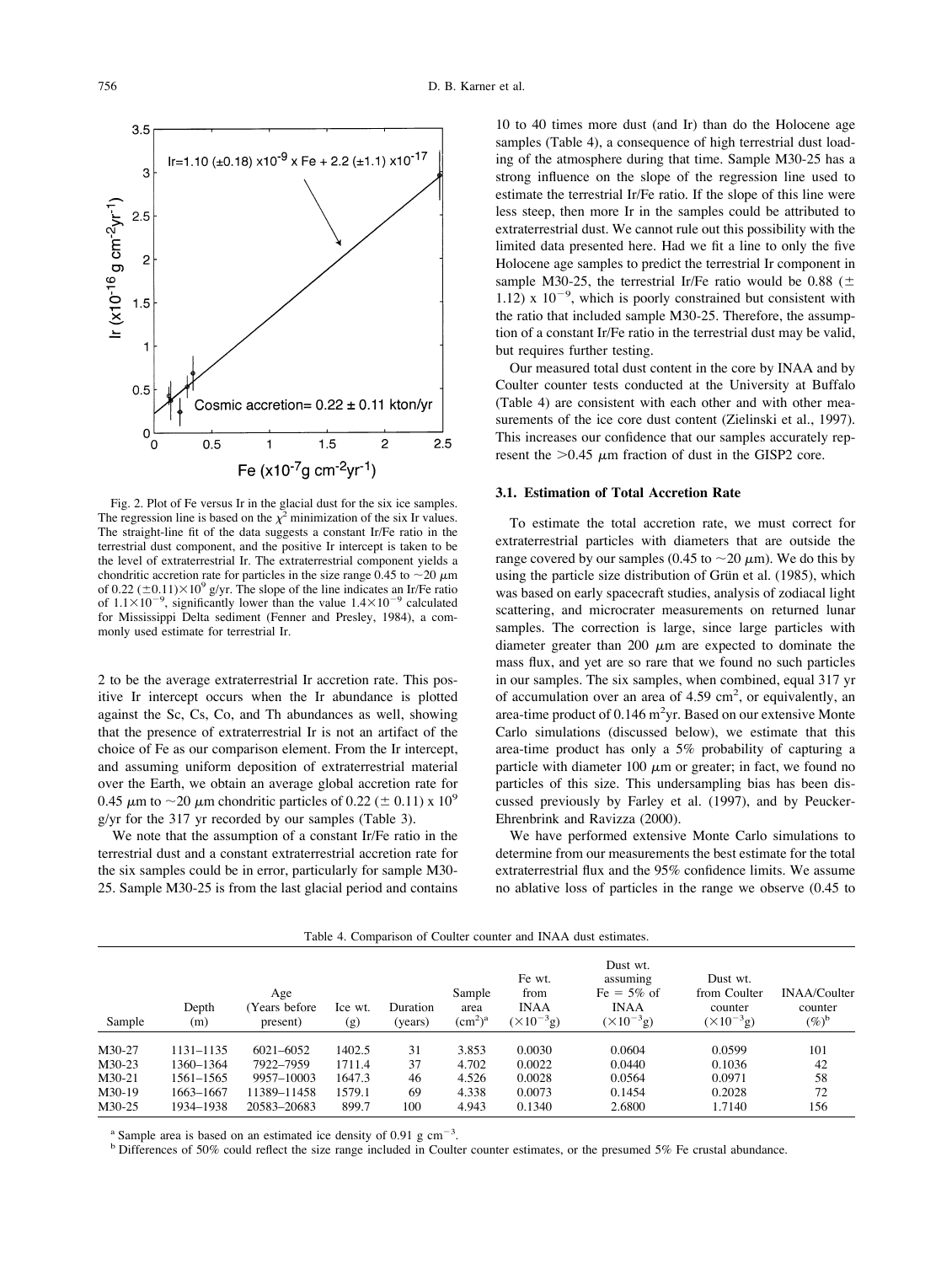$\sim$ 20  $\mu$ m); this assumption is consistent with the ablation study by Farley et al. [\(1997\).](#page-10-0) To find accretion rates that give a reasonable probability of our observed fluxes, we begin by picking a value for the total flux; we let this vary over 168 different values between 0.01 and 30  $\times$  10<sup>9</sup> g/yr. The mass distribution is divided into 100 bins per decade for a total of 2000 mass bins. An inverse Poisson distribution around the mean is used to generate a random number for each bin in a given simulation. We performed 42000 simulations for each of the 168 possible accretion rates, for a total of over 7 million simulations. In the vast majority of the Monte Carlo simulations, the detected accretion rate (i.e., the sum of the masses in all the bins), is less than the true accretion rate. These low accretion rates are compensated for by infrequent, large particles, which account for most of the accreted mass. As a check on the procedure, we averaged all our simulations together, and obtained (as expected) the correct (assumed) rate.

Treating the Monte Carlo-generated data as we did our real measurements, we combined sets of six successive samples into a composite measurement of an (assumed constant) accretion rate, and compared these results with our measured value of 0.22 ( $\pm$  0.11) x 10<sup>9</sup> g/yr. Repeating our Monte Carlo simulations with different values of the accretion rate, we ask what fraction of the time an average of six samples with area-time products equal to that of our GISP2 samples yields an accreted mass that is equal to or less than our measurement. The highest modeled value that yielded an accretion rate less than or equal to our measurement 5% of the time is  $6.25 \times 10^9$  g/yr. Thus, we conclude that  $6.25 \times 10^9$  g/yr is the 95% confidence upper limit on the true accretion rate derived from our measurements. Similarly, we ask what fraction of the time the modeled accretion rate is equal to or greater than our measured value. The 95% confidence lower limit of the true accretion rate determined in this way is  $0.17 \times 10^9$  g/yr. The confidence interval is illustrated graphically in Figure 3. The modeled accretion rate that is most likely to yield a measurement of  $0.22 (\pm 0.11)$ x  $10^9$  g/yr is  $2.5 \times 10^9$  g/yr. Compared with our measurement of 0.22 ( $\pm$  0.11) x 10<sup>9</sup> g/yr, these results imply that we are missing approximately 92% of the extraterrestrial material because of undersampling.

We note that our Monte Carlo tests using the Grün et al. [\(1985\)](#page-10-0) distribution were not subject to the  $\sim$ 20  $\mu$ m upper limit of the extraterrestrial particles that we estimated for our samples. Rather, the Monte Carlo test only had the lower limit set at 0.45  $\mu$ m; the upper limit was unconstrained. Thus, the accretion rate that was most similar to our measurements was based on the whole particle distribution of Grün and coauthors above 0.45  $\mu$ m. Additionally, the effects of variable Ir contents in individual interplanetary dust particles had little effect on our Monte Carlo results. The Monte Carlo tests that were run included tens of particles in each, and for each mass bin we ran 42000 Monte Carlo tests. Because of this large sampling, the effects of variable Ir contents in individual particles, as was reported by Kurat et al. [\(1994\)](#page-11-0) are minimized. Instead, rare particles with anomalously high or low Ir content have little influence on varying the Ir concentration from that of the chondritic value.

Our Monte Carlo simulations are sensitive to the shape of the size spectrum of extraterrestrial dust particles. [Love](#page-11-0) and [Brownlee](#page-11-0) (1993) derive a different size spectrum than do Grün



Fig. 3. Monte Carlo simulation results showing the upper and lower confidence limits for accretion from the GISP2 measurements. The Monte Carlo simulation utilized the particle distribution of Grün et al. [\(1985\)](#page-10-0) to account for particles outside the size range 0.45 to  $\sim$ 20  $\mu$ m. The 95% upper limit of accretion is  $6.25 \times 10^9$  g/yr, and the 95% lower limit is  $0.\overline{17} \times 10^9$  g/yr. The best estimate given our measurement is  $2.5 \times 10^9$  g/yr, indicating that our samples contain approximately 8% of the accreted mass.

et al. [\(1985\)](#page-10-0), based on their analysis of microcraters on the LDEF satellite. In particular, Love and [Brownlee](#page-11-0) (1993) calculate twice as many 100 to 200  $\mu$ m sized particles as do Grün and coauthors, even after their two curves are scaled to agree for the particle sizes measured in our experiment. If the [Love](#page-11-0) and [Brownlee](#page-11-0) (1993) curve were correct, our confidence limits and best estimate of the accretion rate would change by approximately a factor of two. Based on this approximation, our upper 95% confidence limit is increased from  $6.25 \times 10^9$  g/yr to  $12.5 \times 10^9$  g/yr, and our lower 95% confidence limit is increased from  $0.17 \times 10^9$  g/yr to  $0.34 \times 10^9$  g/yr. Using the Love and Brownlee curve, the modeled accretion rate that is most likely to yield our measurement of 0.22 ( $\pm$  0.11) x 10<sup>9</sup> g/yr is  $5.00 \times 10^9$  g/yr. The Love and Brownlee results imply that we are missing 96% of the extraterrestrial material because of undersampling. However, as we discuss below, the [Love](#page-11-0) and [Brownlee](#page-11-0) (1993) distribution function may represent a systematic overestimate of particle masses because of an underestimation of impact velocity [\(Mathews](#page-11-0) et al., 2001), although the results from Mathews and coauthors are still under debate.

# **4. DISCUSSION**

In this section we compare our results with previously published accretion estimates. Seven of these are based on ice core samples, five from atmospheric aerosol and satellite measurements, and 14 from deep-sea cores ([Table](#page-1-0) 1). While there are other studies in the literature, we believe that comparison of our work with these 26 studies is sufficient to place our results into context; see [Peucker-Ehrenbrink](#page-11-0) (1996) for a more complete survey of earlier work. We caution that these comparisons are not straightforward because each experiment has its own areatime product, has its own bias due to the methodologies for collection and analysis, and samples different time intervals.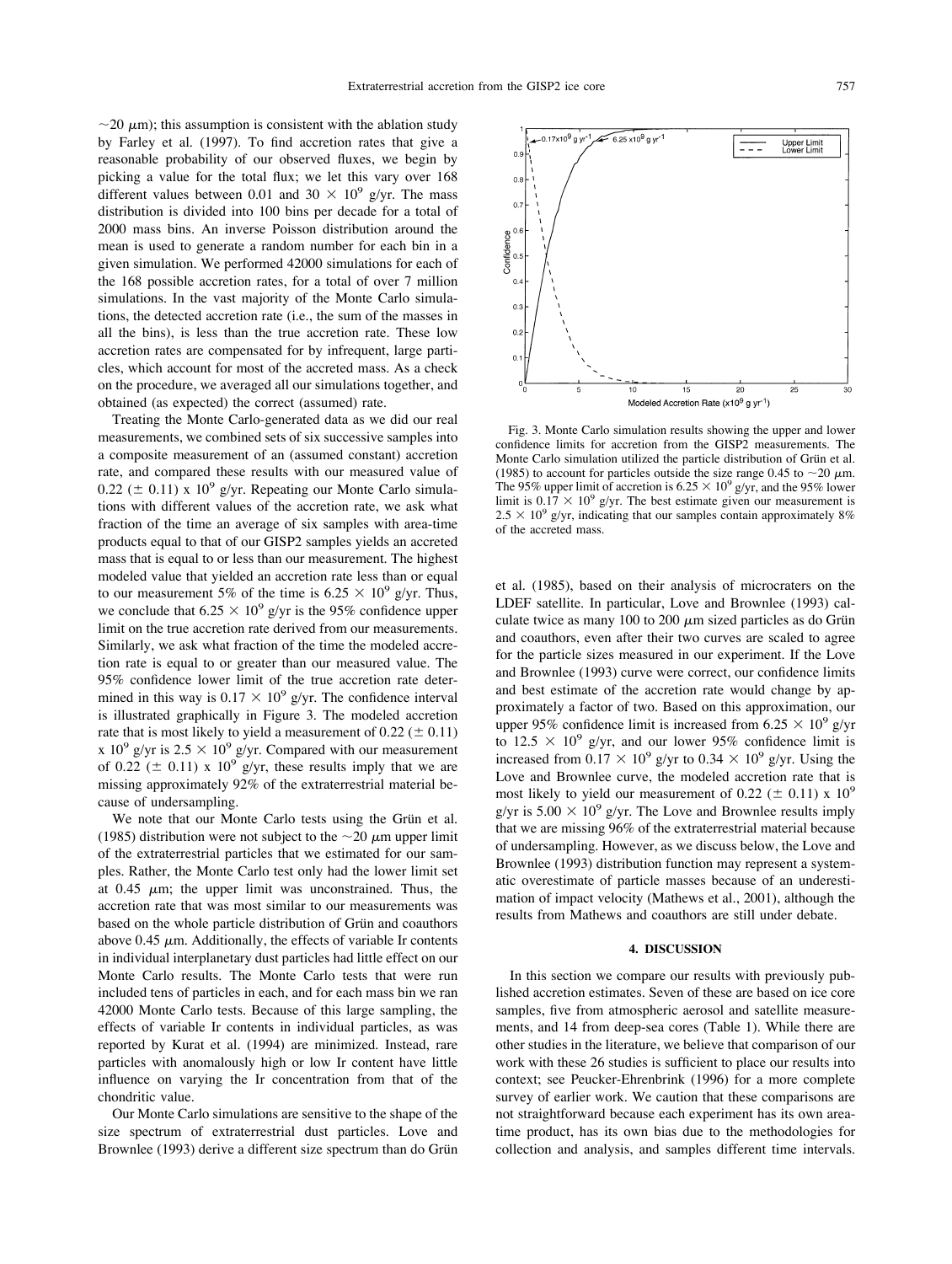The time interval studied may be particularly important if there is a time-varying accretion rate.

# **4.1. Comparison with Other Ice Core Samples**

The first nine entries in [Table](#page-1-0) 1 show estimates of accretion from polar ice samples. In addition to our work, four other studies have been made in the past two decades [\(Ganapathy,](#page-10-0) 1983; [LaViolette,](#page-10-0) 1985; Rocchia et al., 1990; Rasmussen et al., [1995\)](#page-10-0) in which the Ir content in ice cores was measured by filtering the meltwater to study dust particles with diameters  $>0.45$   $\mu$ m. These studies calculate the accretion to Earth based only on the particles found in their samples, and they made no attempt to correct for undersampling large particles. They report accretion rates of  $400 \times 10^9$  g/yr, 5000 to 30 000  $\times 10^9$ g/yr,  $10 \times 10^9$  g/yr, and  $14 \times 10^9$  g/yr, respectively. We believe that each of these studies has a flaw that led to an overestimation of the accretion rate. [Ganapathy](#page-10-0) (1983) and [LaViolette](#page-11-0) (1985) calculated accretion rates that are one to two orders of magnitude higher than those in the more recent studies. [Rasmussen](#page-11-0) et al. (1995) suspected that the high values reported by [Ganapathy](#page-10-0) (1983) were due to contamination of the samples before analysis by Ganapathy. We concur in this suspicion because in our own work we have found that it is extremely difficult to eliminate such contamination. We suspect that the LaViolette data also suffered from contamination, although much of this may have been natural contamination of the ice from bedrock that was incorporated into the glacier. The data from Rocchia and coauthors and Rasmussen and coauthors are closer to our results, but we suspect that they too overestimate the accretion rate, as we discuss below.

[Rocchia](#page-11-0) et al. (1990) analyzed Ir in 45 samples of Antarctic ice deposited in the years 1895 to 1940 to search for evidence of the Tunguska event. They concluded that there was no significant Tunguska Ir pulse in their data, and stated an accretion rate of  $10 \times 10^9$  g/yr based on the average of their data. However, Rocchia and coauthors did not calculate an accretion rate that takes into account the undersampling of large particles. As we have shown above, our best estimate of the total accretion is a factor of  $12.5$  (based on Grün et al., [1985\)](#page-10-0) to  $25$  (based on Love and [Brownlee,](#page-11-0) 1993) more than we actually measure, and because of undersampling the Rocchia and coauthors data would need an even larger correction than we use. The areatime product for the entire Rocchia and coauthors experiment was approximately 0.05 m<sup>2</sup>yr, a factor of three less than covered by our experiment. Therefore, the Rocchia and coauthors measurement of  $10 \times 10^9$  g/yr implies an accretion rate for all particles of at least  $125 \times 10^9$  g/yr, a significantly higher accretion rate than we obtain.

There are several reasons why our results could differ from those of Rocchia and coauthors First, they do not make a correction for terrestrial Ir, which accounts for 60% on average of the total Ir in the GISP2 Holocene age samples. While there is a lower terrestrial dust flux to Antarctica than to Greenland (a factor of four is suggested by the <sup>4</sup>He data in [Brook](#page-10-0) et al., [2000\)](#page-10-0), we do not know the Ir content of the Antarctic terrestrial dust, or whether there are large particles of terrestrial dust in the Rocchia and coauthors samples (a 300 to 400  $\mu$ m diameter particle with average crustal Ir abundance could account for the highest Ir peak in the Rocchia and coauthors data). A second

possibility is contamination in the Antarctic samples. The large Ir peaks in the Rocchia and coauthors data (at roughly 11.3 and 12.3 m in their core), would equate to 50  $\mu$ m diameter chondritic particles. Our samples of Greenland ice represent a significantly larger area-time product than do the samples studied by Rocchia and coauthors, yet the largest extraterrestrial particle we find is less than  $\sim$  20  $\mu$ m. The probability that two 50  $\mu$ m chondritic particles would occur in the Rocchia and coauthors sample whereas only a 20  $\mu$ m particle would occur in ours is less than 1%. Given this low probability, we conclude that these high Ir data in the work by Rocchia and coauthors are not micrometeorites, and if not due to large terrestrial dust particles, they are probably contaminants. A third possible explanation for our disagreement is underrepresentation of extraterrestrial dust at the GISP2 site relative to Antarctica. However, preferential deposition of micrometeorites at Antarctica, or stronger corrosion of particles at Greenland relative to Antarctica [\(Olinger](#page-11-0) et al., 1990; Robin et al., 1990) is unsupported by <sup>3</sup>He data in Brook et al. [\(2000\)](#page-10-0) (see below), which shows the same rate of deposition of extraterrestrial material in this size range at Antarctica and Greenland. Based on these considerations, we conclude that the data in Rocchia and coauthors are probably influenced strongly by terrestrial Ir or contamination, and so when corrected for undersampling, overestimate the true accretion rate. Ironically, the numbers that Rocchia presents, which did not have an undersampling correction, are in rough agreement with our results for the total accretion. This agreement, however, is accidental.

[Rasmussen](#page-11-0) et al. (1995) searched for evidence of the Tunguska event by measuring Ir in dust from the Crête (Greenland) ice core through the years 1905 to 1914. That study was designed to find a large pulse of Ir associated with the Tunguska event and not to assess the relatively low background accretion rate, and according to a co-author of that work, G. Kallemeyn (personal communication, 2002), these measurements should properly be considered only an upper limit. Rasmussen and coauthors measure an average Ir content of the dust of 0.367 ( $\pm$  0.147) x 10<sup>-9</sup> g Ir/g dust. Using their published Fe data, we estimate that at least 25% of their Ir is from terrestrial dust, and assuming an Ir content for chondritic material (500 ppb) calculate an upper limit of uniform accretion to Earth of particles in the approximate size range 0.45 to  $\sim$ 20  $\mu$ m to be 14 × 10<sup>9</sup> g/yr (95% confidence). The area-time product for the entire Rasmussen and coauthors experiment was approximately  $0.18 \text{ m}^2$ yr, slightly more than covered by our experiment. Like our data, the Rasmussen and coauthors estimate needs to be increased by a factor of 12.5 to 25 to account for undersampling, which yields an accretion rate of at least  $175 \times 10^9$  g/yr.

It is possible that the samples used by Rasmussen and coauthors were affected by laboratory contamination. Rasmussen and coauthors used a steel microtome knife to shave the surfaces of the ice samples before filtration. [Rocchia](#page-11-0) et al. [\(1990\)](#page-11-0) noted that stainless steel screws in their filter holders were sufficient to contaminate their samples with Ir. Some of our initial measurements (unpublished) were made using samples that had been scraped with a steel microtome knife, and we found fragments of the knife in the dust concentrates. While the Rasmussen and coauthors data do not indicate the presence of large pieces of steel, as little as  $0.3 \mu$ g of steel with 100 ppb Ir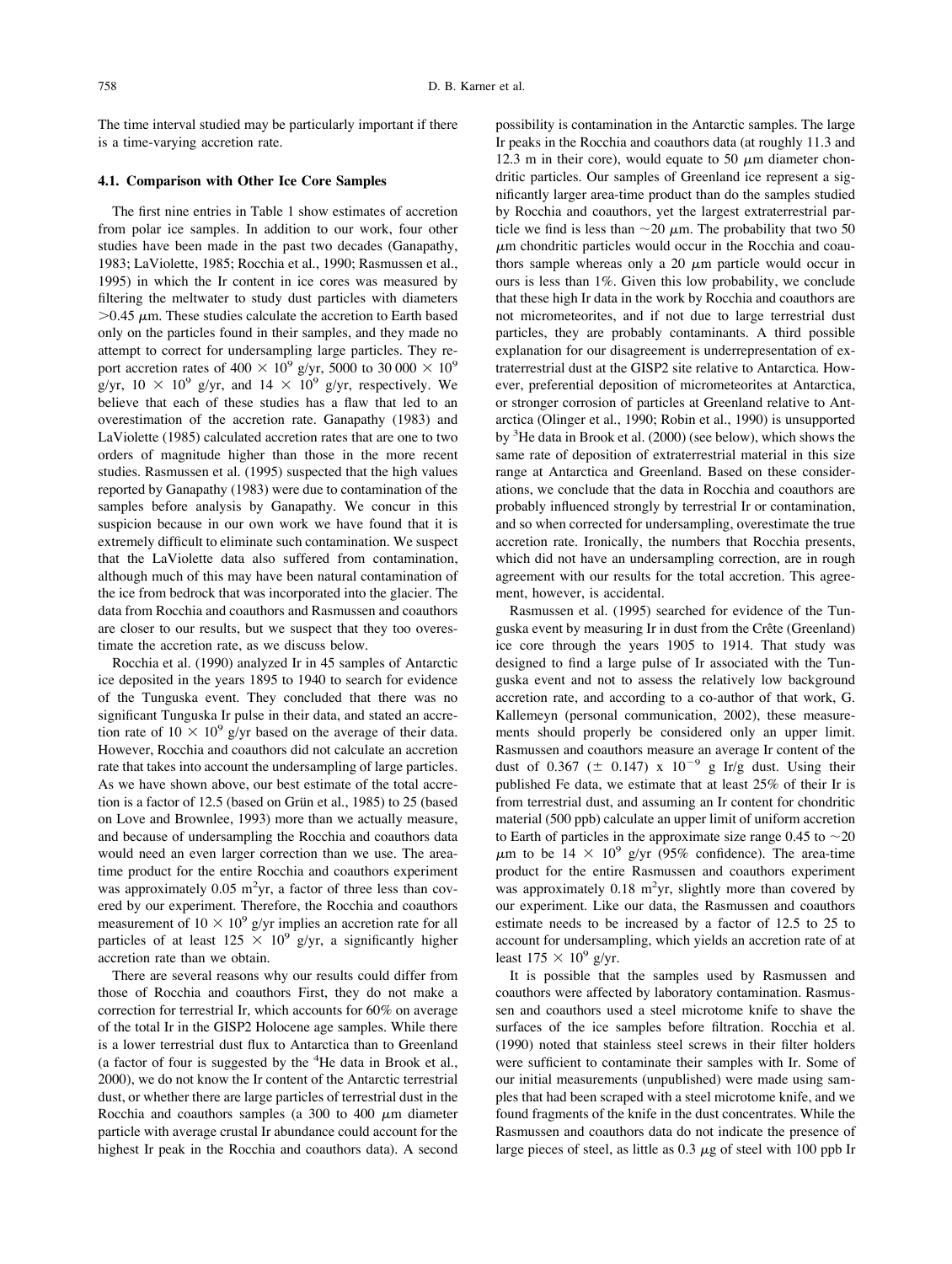in each of their samples could account for the Ir excess relative to our measurements. Given the relative ease of contaminating an ice sample with this much steel, we consider the Rasmussen and coauthors data an upper limit on accretion.

Extraterrestrial particles have been separated from polar ice, including magnetic spherules (El [Goresy,](#page-10-0) 1968), and other micrometeorites [\(Maurette](#page-11-0) et al., 1986, 1987, 1991; [Taylor](#page-11-0) et al., [1998\).](#page-11-0) [Maurette](#page-11-0) et al. (1987) estimate the accretion rate of 0 to 300  $\mu$ m micrometeorites at Greenland to be  $4 \times 10^9$  g/yr. Their estimate for particles in the size range 0 to 50  $\mu$ m is 0.9  $\times$  10<sup>9</sup> g/yr. These values are in agreement with our estimates extrapolated from our measurements of particles in the size range 0.45 to  $\sim$ 20  $\mu$ m. [Taylor](#page-11-0) et al. (1998) measured the extraterrestrial spherule component of accreted material (unmelted material was not included) which were collected from an Antarctic water well. They estimate an accretion rate of 1.6  $(\pm 0.3)$  x 10<sup>9</sup> g/yr for spherules in the size range 50 to 700  $\mu$ m, and conclude that their estimate of accretion is about half that calculated by Maurette and coauthors Despite the factor of two disagreement, both of these results are within the accretion limits that we set.

As noted in [Table](#page-1-0) 1, however, Taylor and coauthors do not give the accretion as equal to their measured value. Rather, they assume that the Love and [Brownlee](#page-11-0) (1993) estimate of 40  $\times$  $10^9$  g/yr is the true accretion rate. By comparison of their measurement with the estimated accretion rate of  $40 \times 10^9$  g/yr by Love and [Brownlee](#page-11-0) (1993), Taylor and coauthors estimate that 96% of the mass would have ablated during atmospheric entry. Therefore, they multiplied their measured mass by 25 to estimate the total accretion rate.

Noble gas isotope ratios have also been used to estimate the extraterrestrial dust content in ice core studies. [Brook](#page-10-0) et al. [\(2000\)](#page-10-0) measure He in 0.2 to 0.45  $\mu$ m and  $>0.45$   $\mu$ m dust concentrates from both the GISP2 and Vostok cores. Their data show that only  $\sim$ 2% of the extraterrestrial <sup>3</sup>He was found in the fraction 0.2 to 0.45  $\mu$ m, supporting the ablation model of Farley et al. [\(1997\)](#page-10-0) which indicates that most extraterrestrial <sup>3</sup>He is in particle sizes ranging from 3 to 35  $\mu$ m. Brook and coauthors also noted a larger terrestrial He component in the 0.2 to 0.45  $\mu$ m fraction (measured using <sup>4</sup>He) than in the >0.45  $\mu$ m fraction. This result suggests that there is more terrestrial dust in the  $< 0.45 \mu m$  fraction than in the particles with larger diameter. Thus, accurate measurement of extraterrestrial dust in the  $< 0.45$   $\mu$ m fraction, particularly by He analysis, may be hindered by the large terrestrial signal.

Brook and coauthors calculate an extraterrestrial <sup>3</sup>He flux in the GISP2 core of 0.62 ( $\pm$  0.27) x 10<sup>-15</sup> cm<sup>3</sup>STP/cm<sup>2</sup>yr, and in Vostok 0.77 ( $\pm$  0.25) x 10<sup>-15</sup> cm<sup>3</sup> STP/cm<sup>2</sup>yr. To translate these results into estimates of the mass of accreted dust, we use He data from IDPs determined by Nier and [Schlutter](#page-11-0) (1992). Analyzing individual IDPs with diameters ranging from 10 to 20  $\mu$ m, they published the <sup>4</sup>He content and the <sup>3</sup>He/<sup>4</sup>He ratio for 13 IDPs, 12 of which we use to calculate the volume of He per gram of dust (Nier and Schlutter eliminated one of their data because of low gas yield). For the Nier and Schlutter IDPs we calculate the <sup>4</sup>He average and standard deviation from the mean to be 0.69 ( $\pm$  0.14) x 10<sup>-3</sup> cm<sup>3</sup>STP/g, and an errorweighted average <sup>3</sup>He/<sup>4</sup>He ratio of 2.7 ( $\pm$  0.1) x 10<sup>-4</sup>. From these data we calculate an average IDP <sup>3</sup>He concentration of 1.9 ( $\pm$  0.3) x 10<sup>-5</sup> cm<sup>3</sup>STP/g. We note that these numbers

differ slightly from those reported by Nier and [Schlutter](#page-11-0) [\(1992\)](#page-11-0); it is possible that the average  ${}^{4}$ He value published in their data table contains a calculation error. Given our estimate of the <sup>3</sup>He content of IDPs, the <sup>3</sup>He measured by Brook and coauthors equates to an IDP accretion rate for  $>0.45 \mu$ m particles of 0.17 ( $\pm$  0.08) x 10<sup>9</sup> g/yr for the GISP2 core, and 0.21 ( $\pm$  0.08) x 10<sup>9</sup> g/yr for the Vostok core. These statistically-indistinguishable measurements of accretion suggest that there is no deposition bias between Antarctica and Greenland.

As with our Ir measurements, the Brook and coauthors <sup>3</sup>He measurements undersample the total accretion, both by missing large rare particles, and by He loss due to ablation. Converting <sup>3</sup> <sup>3</sup>He measurements to total extraterrestrial accretion requires knowledge of where <sup>3</sup>He resides in extraterrestrial particles; perhaps because of this uncertainty many papers reporting extraterrestrial <sup>3</sup>He do not attempt to estimate the total extraterrestrial accretion rate. Farley et al. [\(1997\)](#page-10-0) modeled the fraction of total surface area and mass that survives atmospheric entry below the degassing temperature of He. These model results suggest that 4% of the total surface area and 0.5% of the total mass retains its preentry He. If He is surface correlated, as would be the case for He implantation by the solar wind, then the estimated IDP mass made from <sup>3</sup>He measurements should be multiplied by 25 to yield the total extraterrestrial accretion rate. Alternatively, if He is volume correlated, as would be expected if He is a primordial component of IDPs, then the IDP mass should be multiplied by 200 to give the total accretion rate. Applying these correction factors to the Brook and coauthors data gives accretion rates for these two alternatives of 4.25 ( $\pm$  2.00) x 10<sup>9</sup> g/yr or 34.00 ( $\pm$  16.00) x  $10^9$  g/yr for GISP2 and 5.25 ( $\pm$  2.00) x  $10^9$  g/yr or 42.00 ( $\pm$ 16.00) x  $10^9$  g/yr for Vostok. We note that only the accretion rate calculated from surface-correlated He would make the Brook and coauthors accretion rate consistent with ours. Based on these comparisons, we consider our Ir results to be consistent with the data from Brook and coauthors, and conclude that He is a surface area correlated feature of IDPs.

We recognize that our use of the Farley and coauthors model results above (which uses an entry velocity of 17 km/s) to estimate the mass of IDPs from the Brook and coauthors He data is not entirely appropriate. Our preference is for the higher velocity of 50 km/s suggested by [Mathews](#page-11-0) et al. (2001) which brings the LDEF accretion data into agreement with our results. In a qualitative sense, we can say that higher entry velocities will shift the distribution of particles that retain He after atmospheric entry to smaller diameters. While we have not calculated the percent of He that would survive atmospheric entry based on an average velocity of 50 km/s, we can state that there would be a greater delivery of particle surface area than particle mass below this new threshold. Based on this qualitative argument, we would expect even greater disagreement between our data and revised IDP mass estimates based on mass-correlated He. Therefore, regardless of the exact correction factor to translate He measurements into IDP mass, the surface areacorrelated He will be more consistent with our model estimates.

#### **4.2. Comparison with Ocean Sediment Studies**

Ir and Os extracted from mid-Pacific Ocean sediment samples have been used to estimate accretion through the last 80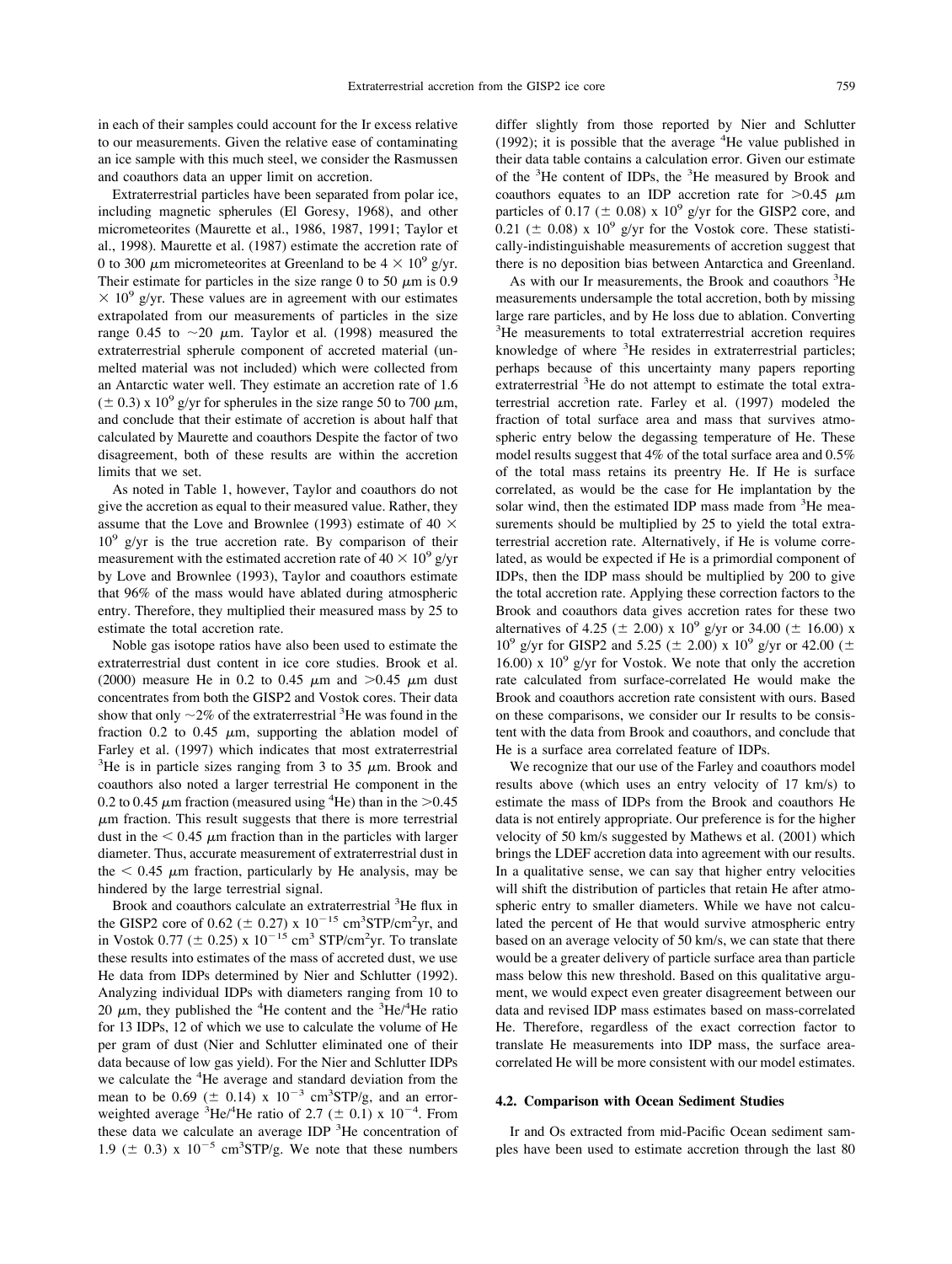Myr (e.g., Barker and [Anders,](#page-10-0) 1968; Murrell et al., 1980; Kyte and Wasson, 1986; Esser and [Turekian,](#page-10-0) 1988, 1993; Peucker-Ehrenbrink, 1996; [Peucker-Ehrenbrink](#page-10-0) and Ravizza, 2000). Accretion estimates based on these measurements range from a high value of 78  $\times$  10<sup>9</sup> g/yr based on Ir in the interval 33 to 66 Ma (Kyte and [Wasson,](#page-11-0) 1986) to a low value of 30 ( $\pm$  15) x 10<sup>9</sup> g/yr for the interval 0 to 80 Ma based on Os isotopic studies [\(Peucker-Ehrenbrink](#page-11-0) and Ravizza, 2000). The large uncertainties in the more recent measurements make those values compatible with ours at the two standard deviation level. We note that the accretion rate reported by Kyte and [Wasson](#page-11-0) (1986) has been revised downwards by [Peucker-Ehrenbrink](#page-11-0) (1996), who suggests that most of the Ir measured by Kyte and Wasson was not extraterrestrial in origin. [Peucker-Ehrenbrink](#page-11-0) (1996) calculates an accretion rate of approximately  $30 \times 10^9$  g/yr from the Kyte and Wasson data.

Extraterrestrial accretion has also been estimated from ex-cess<sup>3</sup>He in ocean sediment. Studies by [Takayanagi](#page-10-0) and Ozima (1987), Farley (1995), Farley and [Patterson](#page-10-0) (1995), Patterson and Farley [\(1998\)](#page-10-0) and [Marcantonio](#page-11-0) et al. (1996, 1998, 1999) have yielded surprisingly consistent measurements of <sup>3</sup>He in deep sea sediment, averaging around  $1 \times 10^{-15}$  cm<sup>3</sup> STP/cm<sup>2</sup> yr. Using the estimated IDP <sup>3</sup>He content of  $1.9 \times 10^{-5}$  cm<sup>3</sup> STP/g that we calculated above from data in Nier and [Schlutter](#page-11-0) [\(1992\)](#page-11-0), and assuming that the He is correlated with IDP surface area, the estimated mass flux of extraterrestrial material to the deep ocean is approximately 7.5  $\times$  10<sup>9</sup> g/yr. When measurement errors are considered for the He data, we consider this value to be consistent with our 95% confidence limits, and with the accretion estimates based on <sup>3</sup>He in polar ice core samples [\(Brook](#page-10-0) et al., 2000). The consistent He data from oceanic and polar ice samples supports the notion that relatively small polar ice samples can be used to adequately measure the long-term  ${}^{3}$ He flux to Earth.

# **4.3. Comparison with Satellite, Stratosphere and Radar Estimates**

Love and [Brownlee](#page-11-0) (1993) estimate extraterrestrial accretion based on the study of micrometeorite impact craters on the LDEF satellite. Their estimate of 40 ( $\pm$  20)  $\times$  10<sup>9</sup> g/yr agrees well with the long-term accretion rate estimates made from pelagic ocean sediment samples (Kyte and [Wasson,](#page-11-0) 1986; [Peucker-Ehrenbrink](#page-11-0) and Ravizza, 2000). Love and [Brownlee](#page-11-0) [\(1993\)](#page-11-0) estimated the kinetic energy necessary to produce the impact craters on the LDEF panels to derive their accretion estimate. The mass estimate was contingent on the assumed impact velocity of 17 km/s for the micrometeorites. Their assumed value of 17 km/s has been recently called into question by [Mathews](#page-11-0) et al. (2001). Mathews and coauthors studied the speed and deceleration of micrometeorites through the atmosphere (effective mass range  $10^{-11}$  to  $10^{-4}$  g) using ground-based radar at the Arecibo observatory. Based on their study, they calculate an average near-Earth velocity of 50 km/s for near-vertically incident micrometeorites, and an accretion rate of 1.6 to 2.3  $\times$  10<sup>9</sup> g/yr for particles in the approximate size range 1 to 200  $\mu$ m. The near Earth velocity of 50 km/s is significantly higher than that used by Love and Brownlee, and results from the fact that most micrometeorites observed at Arecibo occurred at apex (sunrise), when velocities are at a

maximum. The assumption of an isotropic IDP flux, made by Love and Brownlee disagrees with the Mathews and coauthors data. We note, however, that the particle velocity estimate by Mathews and coauthors does not agree with estimates in other studies (see Grün et al., 1985 and references therein), which suggest velocities closer to 20 km/s.

Mathews and coauthors re-calculated the LDEF accretion rate. Using the Love and Brownlee impact velocity of 17 km/s, they found the accretion rate was  $27 \times 10^9$  g/yr, somewhat smaller than the value of  $40 \times 10^9$  g/yr reported by Love and Brownlee. Next, they applied their new velocity estimate of 50 km/s, which reduced by a factor of 14 the mass component of the impact crater kinetic energy. Thus, Mathews and coauthors estimate the LDEF dust accretion rate to be  $1.8 \times 10^9$  g/yr to Earth, well within the 95% confidence interval for accretion that we derived from the GISP2 Ir data. If this high average velocity is supported by future work, it may resolve some of the disagreement found in the literature regarding the mass of extraterrestrial material delivered to Earth.

## **4.4. Accretion at the Last Glacial Termination**

Our initial motivation for this experiment was to determine whether there was a pulse of extraterrestrial accretion that affected climate at the termination of the last ice age [\(Karner](#page-10-0) et al., 1998, [2001\).](#page-10-0) The extraterrestrial Ir contents of the six ice core samples, which cover 317 yr of ice accumulation during the interval 20 to 6 ka, are all consistent at the  $1\sigma$  level, and therefore we cannot detect an accretion pulse. We note, however, that this may be due to a faulty assumption of a constant Ir/Fe ratio in the terrestrial dust. We can only address this issue with additional sample analyses. Moreover, as we discussed above, the Ir data from 0.45 to  $\sim$ 20  $\mu$ m particles yielded an estimate of the accretion rate that is substantially lower than previously deduced from other Ir and Os measurements from polar ice and ocean sediments.

While these data do not favor an accretion-related cause for the last glacial termination, several possible relationships of climate and dust accretion are not addressed by our study. First, pulses of accretion could have occurred between the time intervals covered by our samples. Second, pulses of accretion could be missed because measurements were made only on particles in the 0.45 to  $\sim$ 20  $\mu$ m range. For instance, the recent break-up of an asteroid might produce large particles that, if ablated to  $< 0.45$   $\mu$ m, would have been undetected by the present experiment. To improve upon our estimate of the total accretion rate, larger samples of ice, and/or ocean sediment samples, need to be used. Third, low accretion may coincide with interglacial periods; such a relationship is suggested by the <sup>3</sup>He data in Farley and [Patterson](#page-10-0) (1995). Our low accretion rate estimates for the Holocene, when compared with the long-term Ir and Os studies (Kyte and Wasson, 1986; [Peucker-Ehrenbrink](#page-11-0) 1996; [Peucker-Ehrenbrink](#page-11-0) and Ravizza, 2000) support this relationship.

# **5. CONCLUSIONS**

We have succeeded in measuring femtogram levels of Ir in small samples  $(\sim 1 \text{ kg})$  of polar ice. Terrestrial dust was estimated from measurements of Fe, and accounts on average for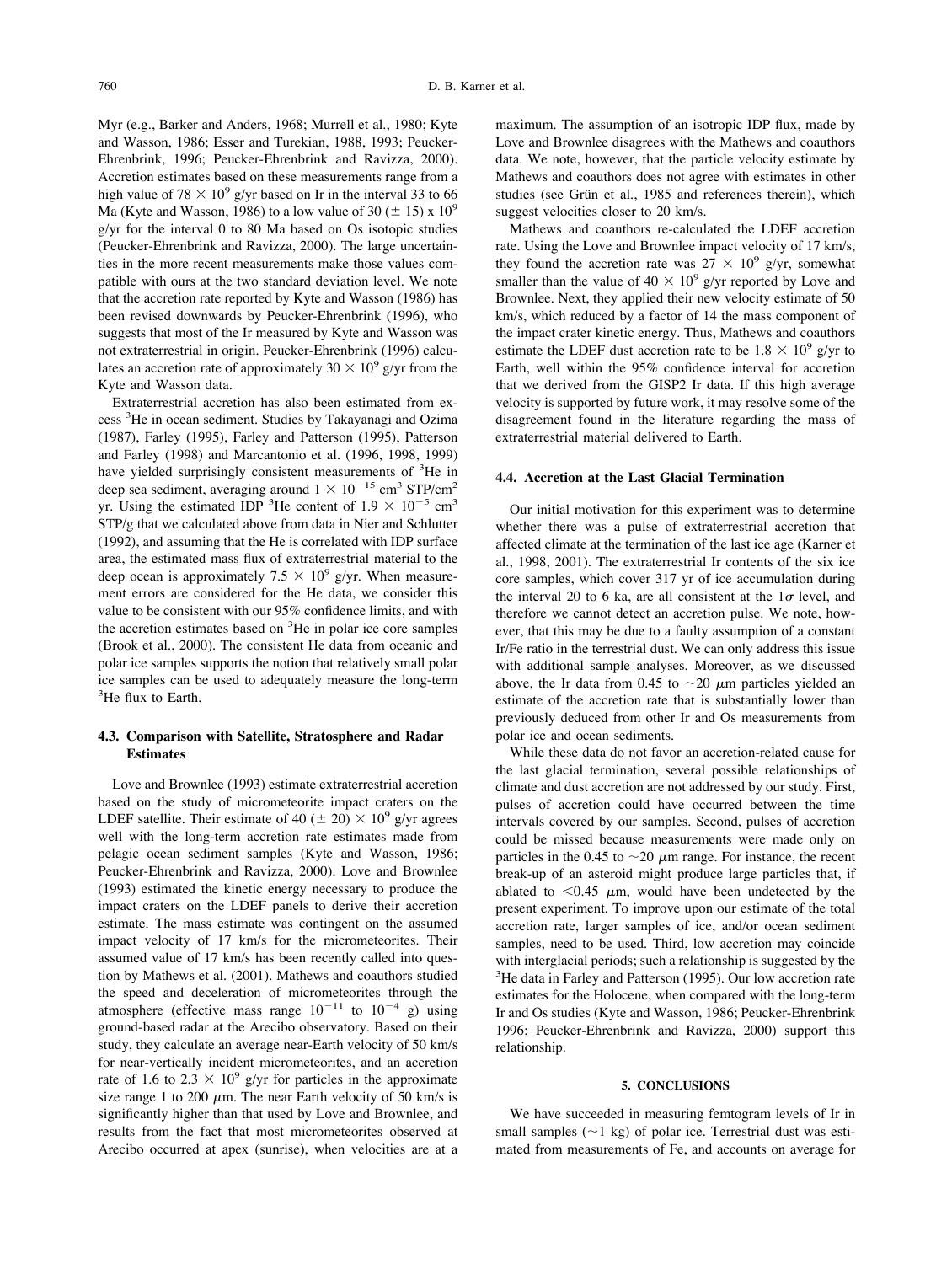<span id="page-10-0"></span>60% of the Ir in the Holocene age samples. With small samples such as these, the terrestrial Ir correction is particularly important and so it is necessary to determine the core-specific terrestrial dust Ir content. Had we used the average crustal Ir abundance found in Mississippi Delta sediment, we would not have detected an extraterrestrial Ir component in our samples. The limited size of the samples means that we find only particles in the small  $(<20 \mu m)$  diameter range. While these small samples do not enable us to measure the total accretion, they do allow us to estimate accurately the component of accretion of particles with diameters 0.45 to  $\sim$ 20  $\mu$ m, which are largely unaffected by ablation.

Our measured extraterrestrial mass is similar to the extraterrestrial mass determined from <sup>3</sup>He measurements made on ice core and ocean sediment samples. From our measurements, we place upper limits on the total accretion of  $6.25 \times 10^9$  g/yr and  $12.5 \times 10^9$  g/yr using the particle size spectra of Grün et al. (1985) and Love and [Brownlee](#page-11-0) (1993), respectively. These limits are several times lower than the best estimates obtained by other studies of Ir or Os in ice and sediment cores; however, because of the large uncertainties with these Ir or Os ocean sediment measurements  $(± 50%)$  their results are consistent with our new data.

For the 317 yr of ice included in our experiment, our measurements of Ir yield a consistently lower accretion rate estimates than previous Ir analyses on ice cores. While our Monte Carlo estimates of the true accretion rate vary by a factor of 30 (as set by our upper and lower 95% confidence limits), the upper limit of  $6.25 \times 10^9$  g/yr is near the 95% confidence limits for the long-term accretion rate averages obtained from Ir and Os measurements from deep sea sediment. These potentially inconsistent accretion rate estimates may indicate that systematic errors are not being accounted for, or they may indicate that the accretion rate varies by nearly an order of magnitude over millions of years.

*Acknowledgments*—We are indebted to K. Nishiizumi, B. M. Kennedy, M. Sharma, and O. Borisov, who participated in our early attempts to analyze dust from the GISP2 core. We thank B. Schmitz, B. Peucker-Ehrenbrink, C. Koeberl and an anonymous referee for detailed and constructive reviews. This work was supported in part by the Office of Biological and Environmental Research of the U.S. Department of Energy, under Grant No. DE-FG03-97ER62467. Jonathan Levine thanks the Hewlett Foundation for a graduate research fellowship. Richard Muller thanks the Ann and Gordon Getty Foundation and the Folger Foundation for their support.

*Associate editor:* C. Koeberl

#### **REFERENCES**

- Alley R. B., Shuman C. A., Meese D. A., Gow A. J., Taylor K. C., Cuffey K. M., Fitzpatrick J. J., Grootes P. M., Zielinski G. A., Ram M., Spinelli G., and Elder B. (1997) Visual-stratigraphic dating of the GISP2 ice core: Basis, reproducibility, and application. *J. Geophys. Res.* **102,** 26367–26381.
- Alvarez L. W., Asaro F., Goulding F. S., Landis D. A., Madden N. W., Malone D. F. (1988) Instrumental measurement of iridium abundances in the part-per-trillion range following neutron activation. *Abstracts of papers—Am. Chem. Soc., Natl. Meeting*, **196,** NUCL-30.
- Alvarez W., Asaro F., Michel H. V., and Alvarez L. W. (1982) Iridium anomaly approximately synchronous with terminal Eocene extinctions. *Science* **216,** 886–888.
- Asaro F., Alvarez L. W., Alvarez W., and Michel H. V. (1987) Operation of the Iridium Coincidence Spectrometer: Studies in the Middle Miocene and near the Cenomanian-Turonian boundary. *Abstracts IGCP.* **199,** 65.
- Asaro F., Michel H. V., Alvarez L. W., Alvarez W., Montanari A. (1988) Impacts and multiple iridium anomalies. *Eos Trans., Am. Geophys. Un.* **69** supplement, 301–302.
- Asaro F., Stross F. H., Burger R. L. (2002) Breakthrough in precision. (0.3%) of neutron activation analyses applied to provenience studies of obsidian. *Lawrence Berkeley National Laboratory Report* LBNL-51330, Berkeley, 1 pp.
- Barker J. L. Jr. and Anders E. (1968) Accretion rate of cosmic matter from iridium and osmium contents of deep-sea sediments. *Geochim. Cosmochim. Acta* **32,** 627–645.
- Blix T. A., Thrane E. V., Troim J., Hoppe U. P. (1995) The role of charged aerosols in connection with noctilucent clouds and polar summer mesospheric echoes. In *12th ESA Symposium on European Rocket and Balloon Programmes and related Research*, European Space Agency, Norway, 55–60.
- Brook E. J., Kurz M. D., Curtice J., and Cowburn S. (2000) Accretion of interplanetary dust in polar ice. *Geophys. Res. Lett.* **27,** 3145– 3148.
- Ceplecha Z. (1992) Influx of planetary bodies onto Earth. *Astron. Astrophys.* **263,** 361–366.
- Cziczo D. J., Thomson D. M., and Murphy D. M. (2001) Ablation, Flux, and. Atmospheric implications of meteors inferred from stratospheric aerosol. *Science* **291,** 1772–1775.
- El Goresy A. (1968) Electron microprobe analysis and ore microscopic study of magnetic spherules and grains collected from the Greenland ice. *Contrib. Mineral. Petrol.* **17,** 331–346.
- Esser B. K. and Turekian K. K. (1988) Accretion rate of extraterrestrial particles determined from osmium isotope systematics of Pacific pelagic clay and manganese nodules. *Geochim. Cosmochim. Acta* **52,** 1383–1388.
- Esser B. K. and Turekian K. K. (1993) The osmium isotopic composition of the continental crust. *Geochim. Cosmochim. Acta* **57,** 3093– 3104.
- Farley K. A. (1995) Cenozoic variations in the flux of interplanetary dust recorded by <sup>3</sup> He in a deep-sea sediment. *Nature* **376,** 153–156.
- Farley K. A. and Patterson D. B. (1995) A 100-kyr periodicity in the flux of extraterrestrial <sup>3</sup> He to the sea floor. *Nature* **378,** 600–603.
- Farley K. A., Love S. G., and Patterson D. B. (1997) Atmospheric entry heating and helium retentivity of interplanetary dust particles. *Geochim. Cosmochim. Acta* **61,** 2309–2316.
- Fenner F. D. and Presley B. J. (1984) Iridium in Mississippi River suspended matter and Gulf of Mexico sediment. *Nature* **312,** 260– 262.
- Fiocco G. and Grams G. (1971) On the origin of noctilucent clouds: Extraterrestrial dust and trapped water molecules. *J. Atmos. Terr. Phys.* **33,** 815–824.
- Ganapathy R. (1983) The Tunguska explosion of 1908: Discovery of meteoritic debris near the explosion site and at the South Pole. *Science* **220,** 1158–1161.
- Grün E., Zook H. A., Fechtig H., and Giese R. H. (1985) Collisional balance of the meteoritic complex. *Icarus* **62,** 244–272.
- Herzog G. F., Xue S., Hall G. S., Nyquist L. E., Shih C. Y., Wiesmann H., and Brownlee D. E. (1999) Isotopic and elemental composition of iron, nickel, and chromium in Type I deep-sea spherules; implications for origin and composition of the parent micrometeoroids. *Geochim. Cosmochim. Acta* **63,** 1443–1457.
- Helmer M., Plane J. M. C., Qian J., and Gardner C. S. (1998) A model of meteoric iron in the upper atmosphere. *J. Geophys. Res.* **103,** 10913.
- Hughes D. W. (1978) Meteors. In: *Cosmic Dust* (ed. J. A. M. McDonnell), John Wiley and Sons, New York, 693 pp.
- Hunton D. M., Turco R. P., and Toon O. B. (1980) Smoke and dust particles of meteoric origin in the mesosphere and stratosphere. *J. Atmos. Sci.* **37,** 1342–1357.
- Karner D. B., Asaro F., and Muller R. A. (1998) The Pleistocene-Holocene transition: the role of extraterrestrial accretion. *Eos Trans., Am. Geophys. Un.* **79**(supplement), 50.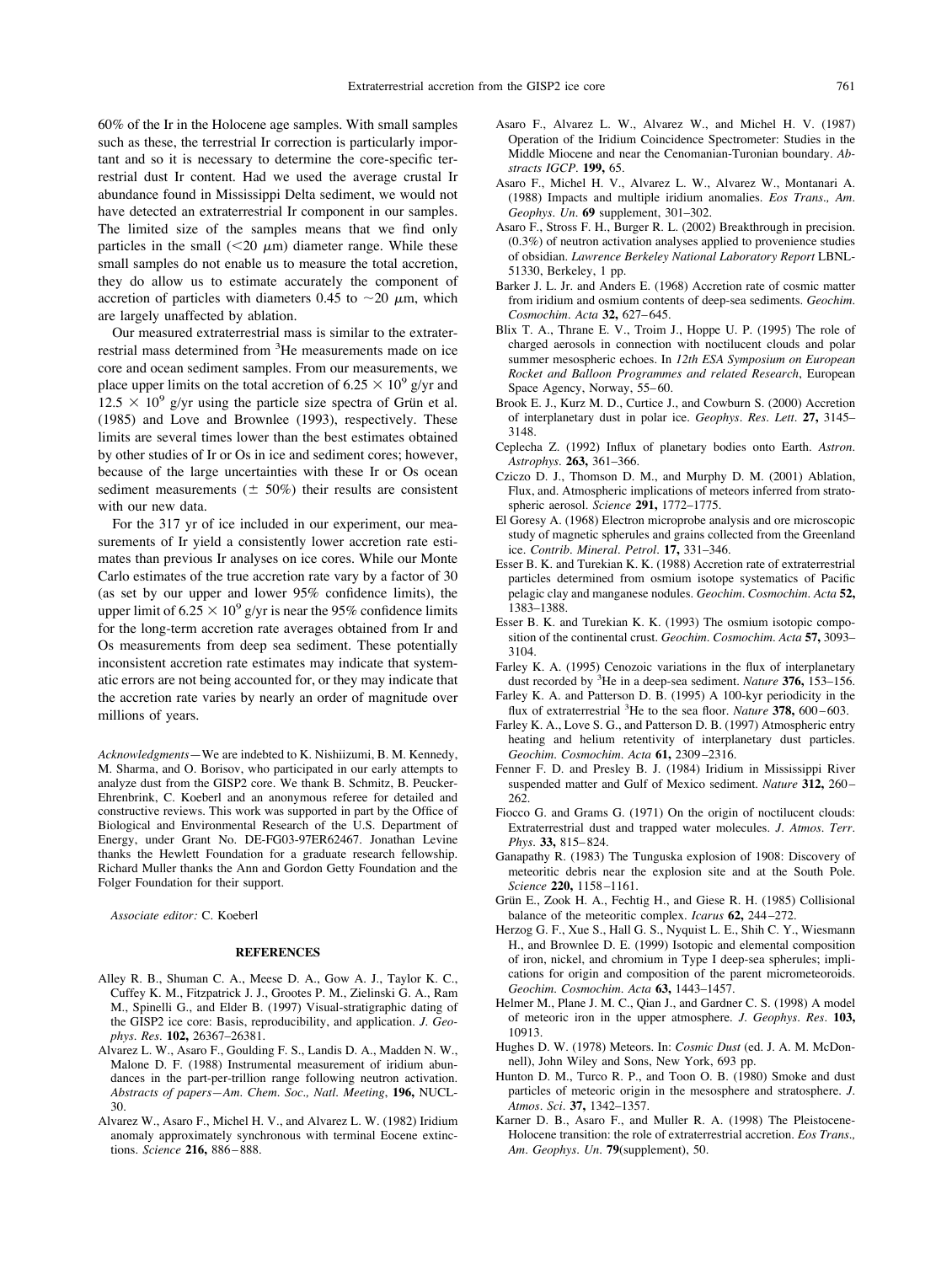- <span id="page-11-0"></span>762 D. B. Karner et al.
- Karner D. B., Muller R. A., Asaro F., Ram M., and Stolz M. (2001) Extraterrestrial accretion from the GISP2 ice core. *Eos Trans., Am. Geophys. Un.* **82**(supplement), 47.
- Keesee R. G. (1989) Nucleation and particle formation in the upper atmosphere. *J. Geophys. Res.* **94,** 14683–14692.
- Kurat G., Koeberl C., Presper T., Brandstätter F., and Maurette M. (1994) Petrology and geochemistry of Antarctic micrometeorites. *Geochim. Cosmochim. Acta* **58,** 3879–3904.
- Kyte F. T. and Wasson J. T. (1986) Accretion rate of extraterrestrial matter; iridium deposited 33 to 67 million years ago. *Science* **232,** 1225–1229.
- LaViolette P. (1985) Evidence of high cosmic dust concentrations in late Pleistocene polar ice. *Meteoritics* **20,** 545–558.
- Love S. G. and Brownlee D. E. (1991) Heating and thermal transformation of micrometeoroids entering the Earth's atmosphere. *Icarus* **89,** 126–143.
- Love S. G. and Brownlee D. E. (1993) A direct measurement of the terrestrial mass accretion rate of cosmic dust. *Science* **262,** 550–553.
- Marcantonio F., Anderson R. F., Stute M., Kumar N., Schlosser P., and Mix A. (1996) Extraterrestrial <sup>3</sup>He as a tracer of marine sediment transport and accumulation. *Nature* **383,** 705–707.
- Marcantonio F., Higgins S., Anderson R. F., Stute M., Schlosser P., and Rasbury E. T. (1998) Terrigenous helium in deep-sea sediments. *Geochim. Cosmochim. Acta* **62,** 1535–1543.
- Marcantonio F., Turekian K. K., Higgins S., Anderson R. F., Stute M. and Schlosser P. (1999) The accretion rate of extraterrestrial <sup>3</sup>He based on oceanic  $230$ Th flux and the relation to Os isotope variation over the past 200,000 years in an Indian Ocean core. *Earth Planet. Sci. Lett.* **170,** 157–168.
- Mathews J. D., Janches D., Meisel D. D., and Zhou Q. H. (2001) The micrometeoroid mass flux into the upper atmosphere: Arecibo results and a comparison with prior estimates. *Geophys. Res. Lett.* **28,** 101929–1932.
- Maurette M., Hammer C., Brownlee D. E., Reeh N., and Thomsen H. H. (1986) Placers of cosmic dust in the blue ice lakes of Greenland. *Science* **233,** 869–873.
- Maurette M., Jehanno C., Robin E., and Hammer C. (1987) Characteristics and mass distribution of extraterrestrial dust from the Greenland ice cap. *Nature* **328,** 699–702.
- Maurette M., Olinger C. T., Michel-Levy M. C., Kurat G., Pourchet M., Brandstaetter F., and Bourot-Denise M. (1991) A collection of diverse micrometeorites recovered from 100 tonnes of Antarctic blue ice. *Nature* **351,** 44–47.
- Mayewski P. A., Meeker L. D., Twickler M. S., Whitlow S., Yang Q., Lyons W. B., and Prentice M. (1997) Major features and forcing of high-latitude northern hemisphere atmospheric circulation using a 110,000-year-long glaciochemical series. *J. Geophys. Res.* **102,** 26345–26366.
- Michel H. V., Asaro F., Alvarez W., and Alvarez L. W. (1990) Geochemical studies of the Cretaceous-Tertiary boundary in ODP Holes 689B and 690C. *Scientific Results*, *Proc. Ocean Drill. Prog.* **113,** 159–168.
- Muller R. A. and MacDonald G. J. (1995) Glacial cycles and orbital inclination. *Nature* **377,** 107–108.
- Muller R. A. and MacDonald G. J. (1997) Glacial cycles and astronomical forcing. *Science* **277,** 215–218.
- Muller R. A. and MacDonald G. J. (2000) Ice ages and astronomical causes: data, spectral analysis and mechanisms, Praxis Publishing, Chichester, United Kingdom, 318 pp.
- Murrell M. T., Davis P. A., Nishiizumi K., and Millard H. T. Jr (1980) Deep-sea spherules from Pacific clay: mass distribution and influx rate. *Geochim. Cosmochim. Acta* **44,** 2067–2074.
- Nier A. O. and Schlutter D. J. (1992) Extraction of helium from individual interplanetary dust particles by step-heating. *Meteoritics* **27,** 166–173.
- Ozima M., Takayanagi M., Zashu S., and Amari S. (1984) High <sup>3</sup> He/4 He ratio in ocean sediments. *Nature* **311,** 448–450.
- Patterson D. B. and Farley K. A. (1998) Extraterrestrial <sup>3</sup>He in seafloor sediments: Evidence for correlated 100 kyr periodicity in the accretion rate of interplanetary dust, orbital parameters, and Quaternary climate. *Geochim. Cosmochim. Acta* **62,** 3669–3682.
- Perlman I. and Asaro F. (1969) Pottery analysis by neutron activation. *Archaeom.* **11,** 21–52.
- Perlman I. and Asaro F. (1971) Pottery analysis by neutron activation. In: *Science and Archaeology* (ed. R. H. Brill) MIT Press, Cambridge, MA, p. 182–195.
- Peucker-Ehrenbrink B. (1996) Accretion of extraterrestrial matter during the last 80 million years and its effect on the marine osmium isotope record. *Geochim. Cosmochim. Acta* **60,** 3187–3196.
- Peucker-Ehrenbrink B. and Ravizza G. (2000) The effects of sampling artifacts on cosmic dust flux estimates: a reevaluation of nonvolatile tracers (Os, Ir). *Geochim. Cosmochim. Acta* **64,** 1965–1970.
- Peucker-Ehrenbrink B. and Schmitz B. (eds.) (2001) Accretion of extraterrestrial matter throughout Earth's history. Kluwer, 492 pp.
- Peucker-Ehrenbrink B., and Jahn B. (2001) Rhenium-osmium isotope systematics and platinum group element concentrations: loess and the upper continental crust. *Geochem. Geophys. Geosys*. 2001, 22. pp.
- Ram M., Illing M., Weber P., Koenig G., and Kaplan M. (1995) Polar ice stratigraphy from laser-light scattering; scattering from ice. *Geophys. Res. Lett.* **22,** 3525–3527.
- Ram M. and Koenig G. (1997) Continuous dust concentration profile of pre-Holocene ice from the Greenland Ice Sheet Project 2 ice core; dust stadials, interstadials and the Eemian. In: *Greenland Summit ice cores; Greenland Ice Sheet Project 2, Greenland Ice Core Project* (eds. C. Hammer, P. A. Mayewski, D. Peel, and M. Stuiver), pp. 26641–26648. American Geophysical Union, Washington, DC, USA.
- Ram M., Donarummo J. Jr., Stolz M. R., and Koenig G. (2000) Calibration of laser-light scattering measurements of dust concentration for Wisconsinan GISP2 ice using instrumental neutron activation analysis of aluminum: Results and discussion. *J. Geophys. Res.* **105,** 24731–24738.
- Rasmussen K., Clausen H. B., and Kallemeyn G. W. (1995) No iridium anomaly after the 1908 Tunguska impact: evidence from a Greenland ice core. *Meteoritics* **30,** 634–638.
- Rocchia R., Bonte P., Jehanno C., Robin E., de Angelis M., and Boclet D. (1990) Search for the Tunguska event relics in the Antarctic snow and new estimation of the cosmic iridium accretion rate. In *Global Catastrophes in Earth History* (eds. V. L. Sharpton and P. D. Ward) *Geol. Soc. Am. Special Paper* **247,** 189–193.
- Takayanagi M. and Ozima M. (1987) Temporal variation of <sup>3</sup>He/<sup>4</sup>He ratio recorded in deep-sea sediment cores. *J. Geophys. Res.* **92,** 12531–12538.
- Taylor S., Lever J. H., and Harvey R. P. (1998) Accretion rate of cosmic spherules measured at the South Pole. *Nature* **392,** 899–903.
- Toon O. B. and Farlow N. H. (1981) Particles above the tropopause: Measurements and models of stratospheric aerosols, meteoric debris, nacreous clouds, and noctilucent clouds. *Ann. Rev. Earth Planet. Sci.* **9,** 19–58.
- Tuncel G. and Zoller W. H. (1987) Atmospheric iridium at the South Pole as a measure of the meteoritic component. *Nature* **329,** 703– 705.
- Turco R. B., Toon O. B., Whitten R. C., Keesee R. G., and Hollenback D. (1982) Noctilucent clouds- simulation studies of their genesis, properties, and global influences. *Planet. Space Sci.* **30,** 1147–1181.
- Zielinski G. A. and Mershon G. R. (1997) Paleoenvironmental implications of the insoluble microparticle record in the GISP2 (Greenland) ice core during the rapidly changing climate of the Pleistocene-Holocene transition. *Geol. Soc. Am. Bull.* **109,** 547–559.
- Zhou L. and Kyte F. T. (1992) Sedimentation history of the South Pacific pelagic clay province over the last 85 million years inferred from the geochemistry of Deep Sea Drilling Project Hole 596. *Paleoceanog.* **7,** 441–465.